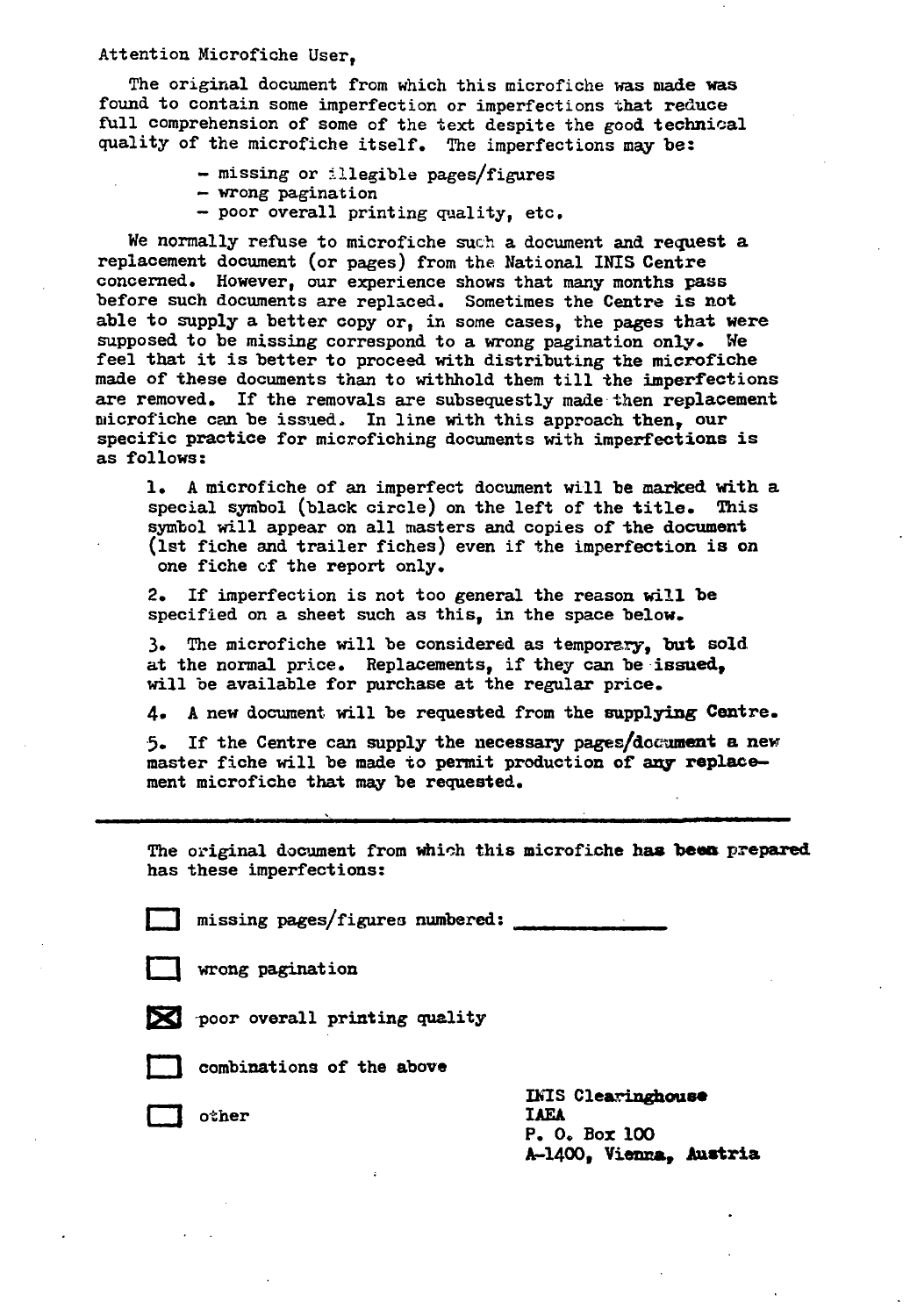### **MALAYSIA**

### NUCLEAR ENERGY UNIT, PRIME MINISTER'S DEPARTMENT.

UNIT TENAGA NUKLEAR, JABATAN PERDANA MENTERI.





 $1015 - m f - - 10875$ 

 $\sim$   $\lambda$ 

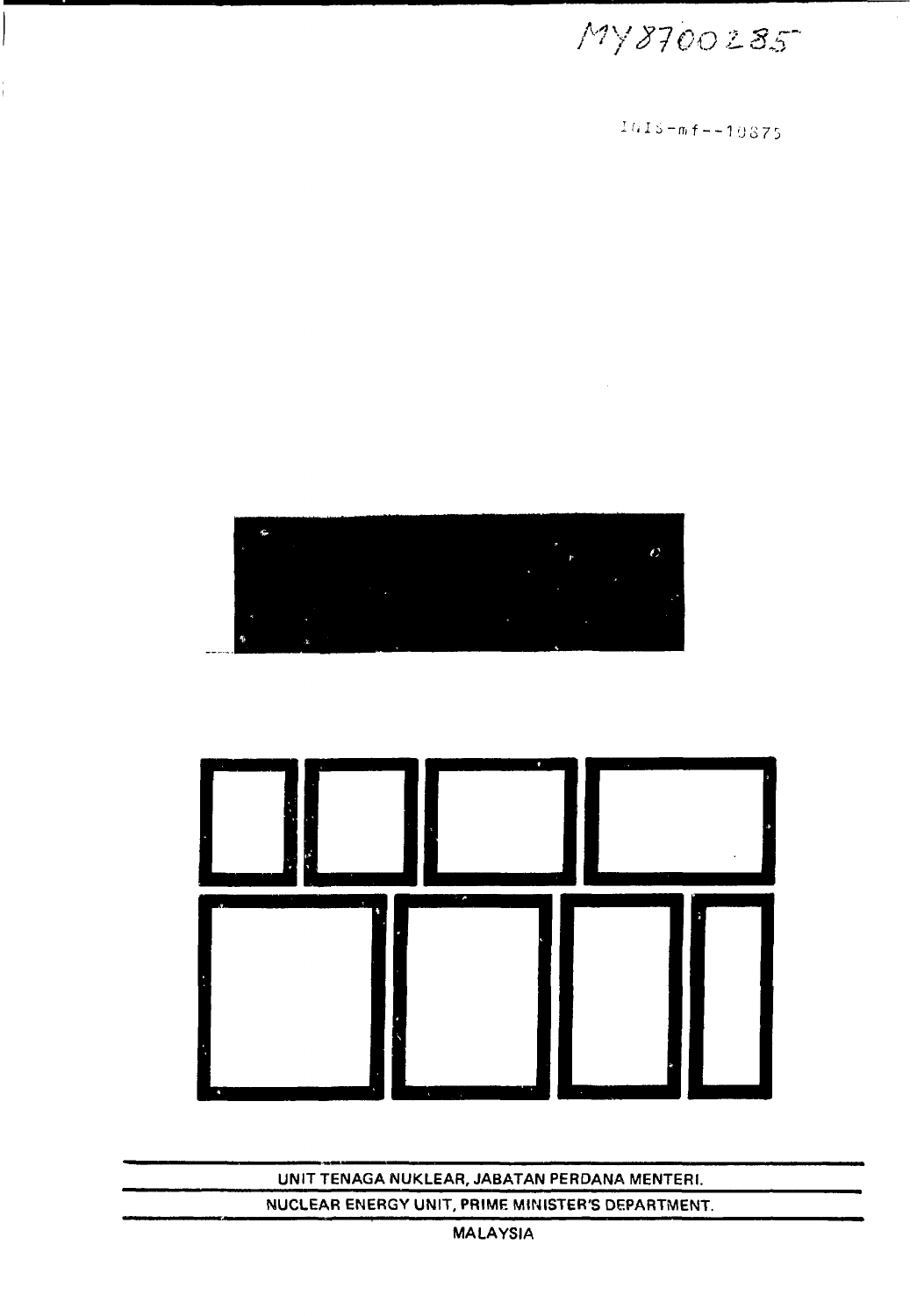# **RADIOISOTOPE PRODUCTION AT PUSPATI FIVE YEAR PROGRAMME**

 $\ddot{\phantom{a}}$ 

 $\sim$ 

 $\frac{1}{2} \frac{1}{2}$ 

 $\ddot{\phantom{a}}$ 

 $\overline{a}$ 

Paper Presented at the IAEA Seminar On Effective Utilization and Management of Research Reactor 7-11 November, 1983 Kuala Lumpur MALAYSIA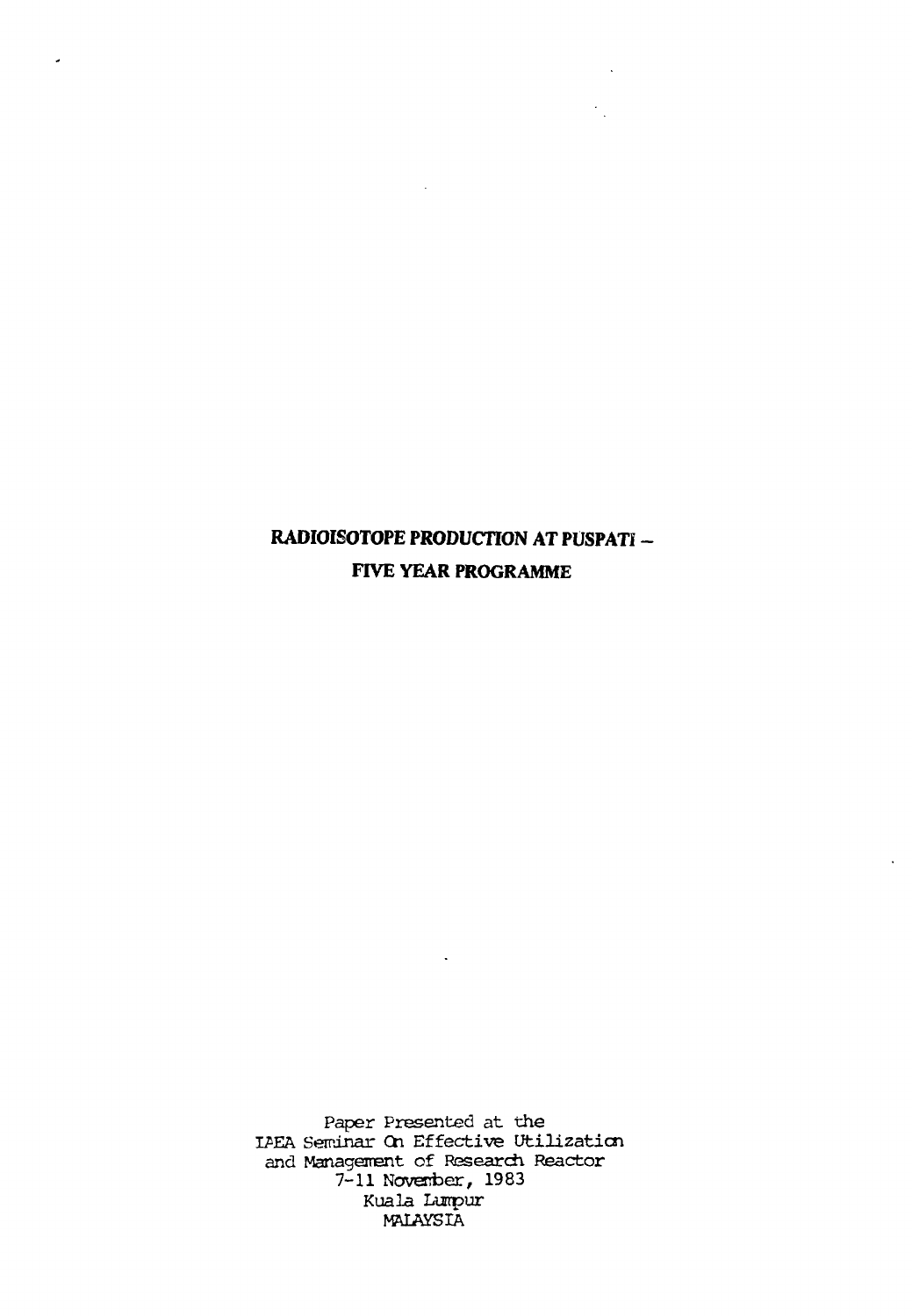#### RADIOISCTOPE PRODUCTION AT PUSPATI - FIVE YEAR PROGRAMME

Yusof Azuddin Ali and Abd. Rahman Mohd Ali Isotope Department, PUSPATI. MALAYSIA.

#### Abstract

Most of the basic laboratory facilities for radioisotope production at PUSPATI will be commissioned by September 1983. Work on setting up of production and dispensing facilities is in progress and the nuclices being worked on are those that are commonly used in medical applications, such as Tc-99m, I-131, P-32 and other nuclides such as Na-24 and K-42. Kits for compounds labelled with Tc-90m such as Stannous Pyrophosphate, Sulfur Colloid and Stannous Glucoteptonate are being prepared.

The irradistion recilities available now for redicisatope production at the PUSPATI TRIGA Reactor include a central thimble flux density  $1 \times 10^{13}$  n.cm<sup>-2</sup> s<sup>-1</sup>) and a rotary specimen rack (flux density 0.1 x  $10^{13}$  n.cm<sup>-1</sup> 3<sup>-1</sup>). Irradiation schedules and target nandling techniques are discussed.

Plans for radioisotope production at PUSPATI over the period if 1983 - 1987, pased on present demand for radioisctope, are also xplained.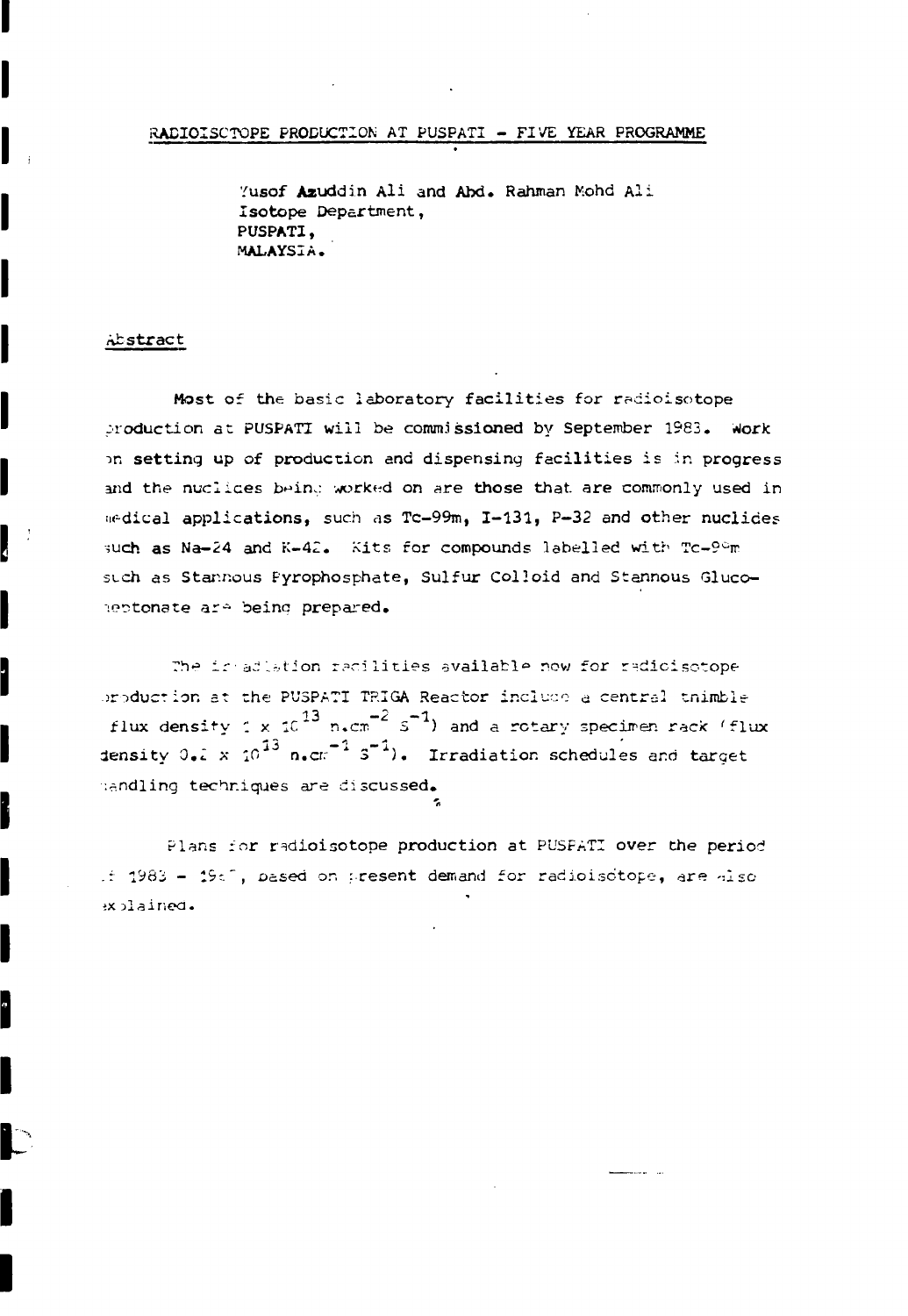#### Introduction

Production of radioisotopes at the Tun Ismail Atomic Research Center (FUSPATI) is about to begin. Emphasis is given on production of medical radioisotopes and other short-lived radioisotopes that require a minimum of chemical processing. Work on setting up of production and dispensing facilities of these radioisotopes and some other radiopharnaceutical kits is in progress.

The paper considers the programme for a 5-year period •nding in December 1987 and takes into account the limitation of the •~cility and assessment of present demand. It also takes into account the vuiding principle of production at PUSPATI i.e. production is encouraged where special circumstances exist or where the radioisotopes - n re produced economically. Another words, production is encouraged .r. the following cases:

- 1) Where the radioisotope has a short half-life and it must be produced locally to satisfy domestic requirements e.g. Na-24, Instant Tc-99m etc.
- «.•) Where production at PUSPATI is necessary in order tc ensure continuity and convenience  $-$  primarily for medical purposes, e.g. instant Tc-99m and 1-131.
- 3) Labelling of compounds or preparation of a particular radioisotope for labelling purposes, e.g. labelling of hormones with Iodine—131, where special factors are involved such as short half-life, the need to irradiate a local material, or cost.

### resent demand for radioisotopes in Malaysia.

The use of radioisotopes and Nuclear Technology has existed n this country long before PUSPATI was formed. In medicine for example, radioiodine and radiophosphorus were used for the investigation and treatment of thyroid and blood disorders as early as in 1960. To get better picture of the current usage of radi otopes in this country -arket survey was carried out by the Technical Sales Unit of the

stope Department early this year.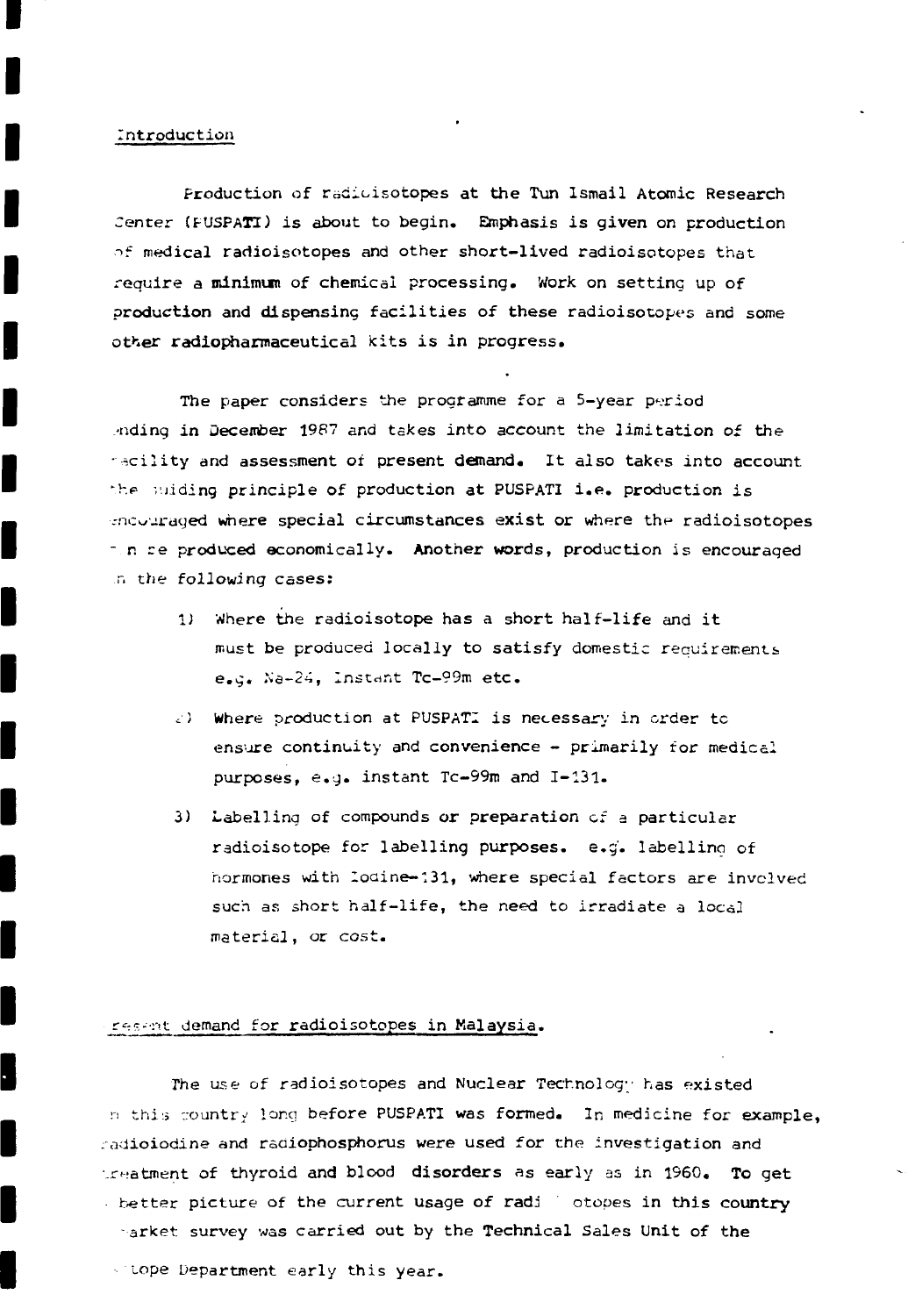Results of this survey together with the results of other surveys carried out by PUSPATI (1978), the Waste Treatment Unit (1982) and Radiopharmaceutical Unit of the Isotope Department (1980 & Jan. 1983) were combined in order to get more comprehensive data (see tables I, II, III, IV & V).

The results indicate that a wide and varied use of radioisotopes in this country. Many types of radioisotopes are used in the field of research but their usage are in small quantities and there is no indication that they would be ordered regularly. This is expected us their usage would only be for the duration of a particular research project only.

In the medical field, the use of radioisotopes or radiopharmaceuticals in diagnostic studies is still small because there are only 2 Nuclear Medicine Departments are using them. When more Wuclear Medicine centres are opened, then the market for radiopharmaceuticals is bound to increase. Tc-99m compounds is the most used radiopharmaceutical and reqularly ordered. The radioiodines are also Trequently used. Co-60 and Cs-137 are used in large quantities as ealed sourchs for teletherapy.

In industry, there is a big need for radioisotopes and the regulierents range from low to very high activity, depending on the radioisotopes and its intended use. Mostly, they are of long to very long nalf-lives and they are used for routine work quite frequently. However. Secause they are long-lived, they are not ordered regularly. Co-60. Ir-192 and Kr-85 are the top three in terms of radioactivity ordured.

#### 5-year Programme of Radioisotope Production.

Table VI and Figure 1. show a production programme of radioisotopes based on current demand and future predicted demand which is possible with the desim of the existing radioisotope production laboratory, blok B at PUSPATI (Figure II). This programme was thought to be flexible enough to cope with variations in quantity and ire uency orders.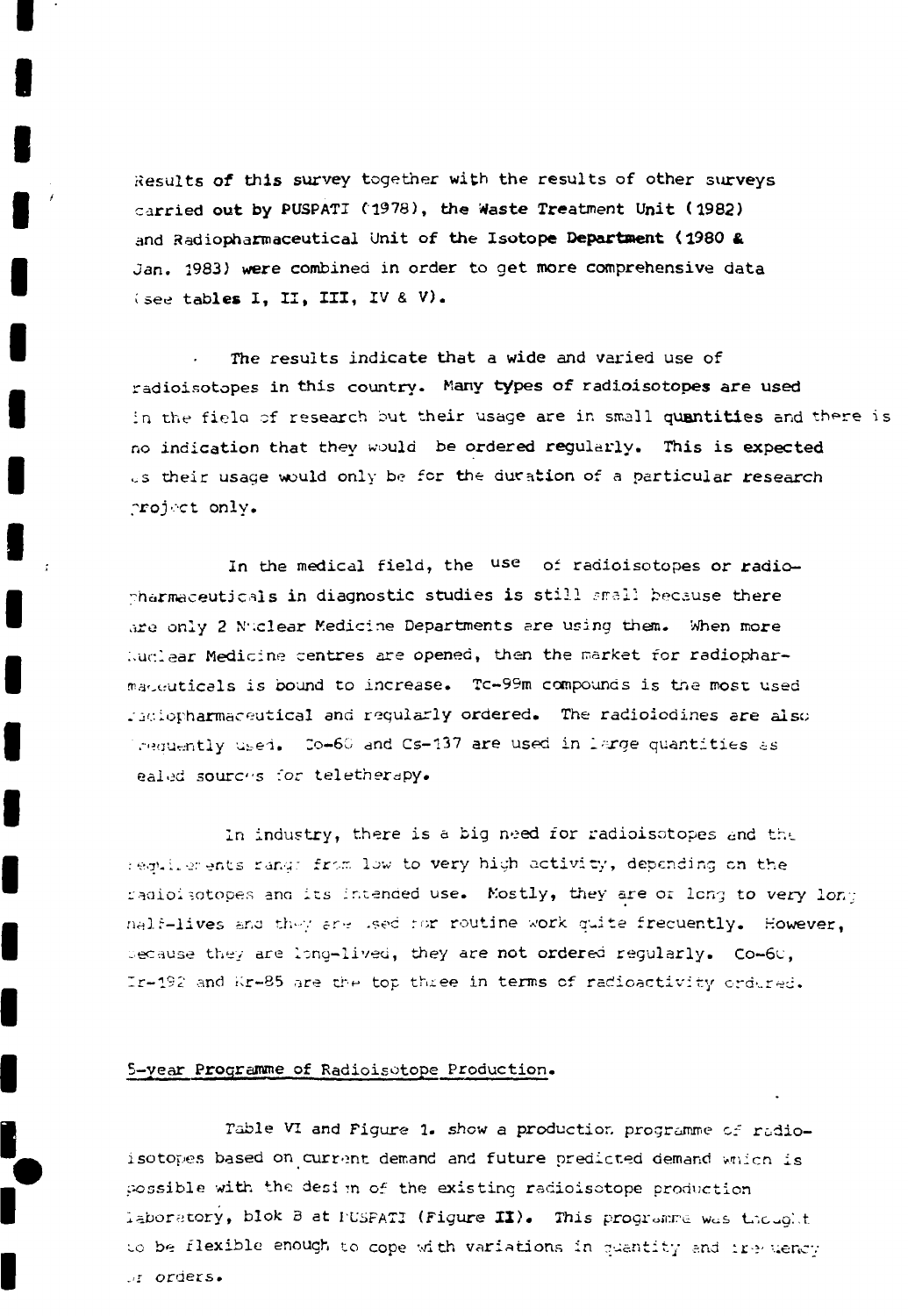The present emphasis is the medical radioisotopes and other snort-lived radioisotopes that require a minimum of chemical processing. They are, for example; Tc-99m and its compounds (kits), 1-131, P-32, Ma-24 and K-42.

### Assumptions on which Programme is Based.

The proposed programme assumes that:

- 1. During the next 5 years the demand in Malaysia for the most commonly used radioisotopes such as Tc-99m, 1-131, P-32, Na-24 and K-42 will increase. Justification fcr this may be found in the increasing development and sophistication of Malaysian industry, research and medicine and the world trend to advancing radioisotope technology.
- ... FUSPATI will be able to provide a reliabje and efficient. service in distributing radioisotopes to domestic users because she will have the necessary expertise and facilities. Cther justification for this is the availability of supporting departments in FUSFATI such as Engineering Service:, Health & Safety, Instrumentation & Control and Reactor Departments.
- 3. A development effort by the Isotope Department of PUSPATI will be focused on improving routine products, developing new processes and maintaining a level of technical competence in step with that of other radioisotcpe producers.
- •;. I or 3 extra irradiation pipes will be rade available around the core position of the PUSPATI'S TRIGA Reactor.
- 5. That tr.e reactor time allocated for radioisotope production will be increased as much as practicable (For the start, 3 continuous day a week).
- 6. The production programme will make use of the facilities to be available up to 1964 and a few minor extras only.

• •\*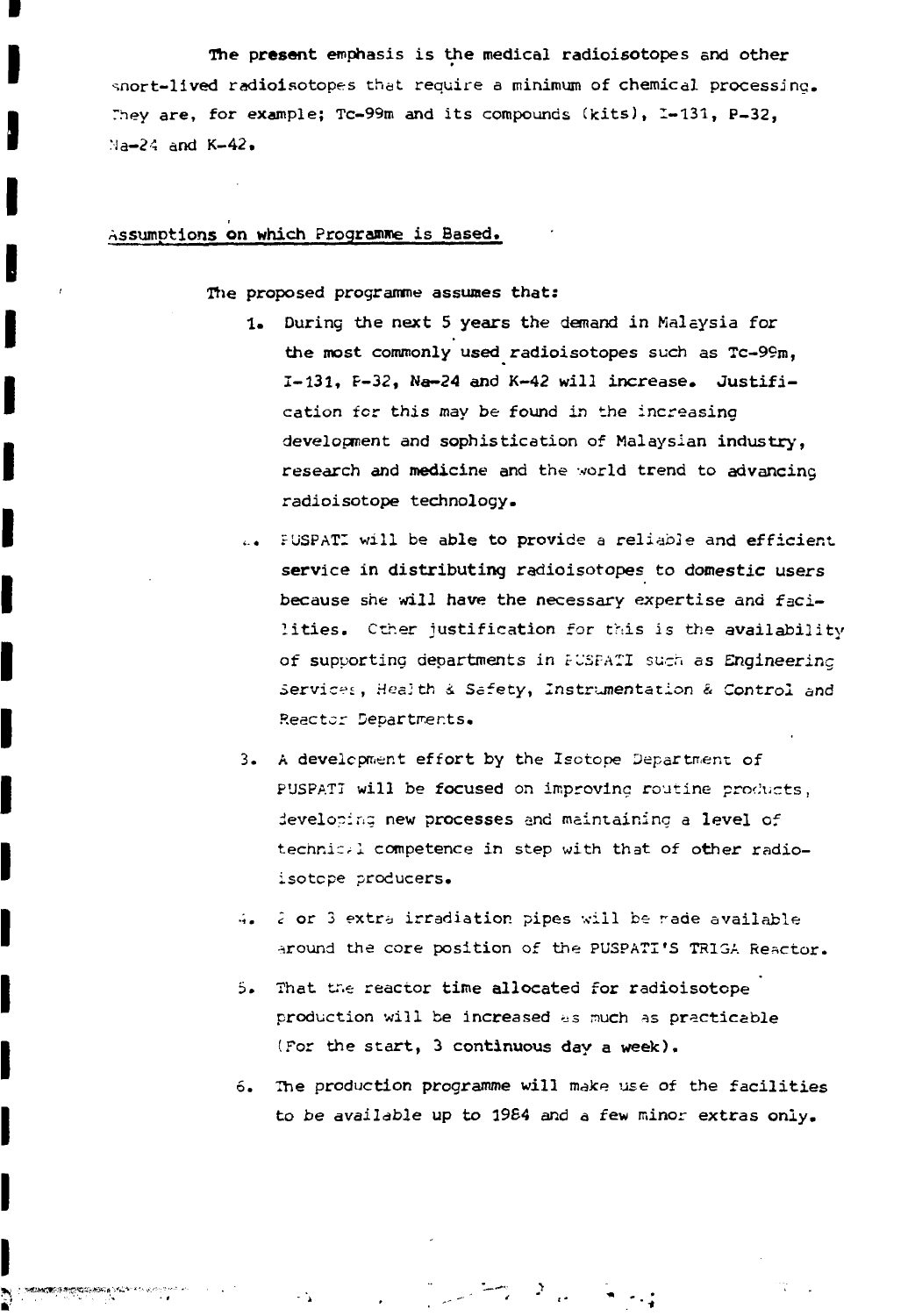#### xadiolsotopes Not to be produced by PUSPATI at present.

In general, this includes radioisotopes which cannot be produced in TRIGA MARK II and labelled compounds of long-lived radioisotopes for which the Small Malaysian demand does not at present 'ustify local production (table VII). These radioisotopes wherever possible will be imported from overseas and distributed to locdl users. PUSPATI will also import in bulk semi-processed products for further processing in its own laboratories. This method may prove to be cheaper and more convenient for PUSPATI.

#### Facilities for radioisctope production.

The irradiation facilities available now for racioisotope production at the PUSFA7T TRIGA Reactor include a centrsl thimble 'flux density 1  $x \cdot 10^{13}$  n.cm<sup>-2</sup> S<sup>-1</sup>) and a rotary specimen rack (flux density  $0.2 \times 10^{13}$  n.  $cm^{-1}$   $s^{-1}$ ).

At present, the irradiation of target material are carried out only in the specimen rotary rack (Lazy Susan}. The rack supports 40 evenly spaced tubular aluminium containers that serve as receptacles for the specimen containers (cans). Each receptacle can hold 2 cans.  $\sim$  standard fishing pole is used for transfering cans into and out of the rotary specimen rack.

The can looks similar to that of the General Atomic type with the exception of the screwed cap, the picking-up tool used at the top cover of the can remain the same. The cans, before irradiation, is cold welded and glued using omniplus plastic-metal glue.

From the Lazy Susan, the can will go into the transfer cask which is wholly built of lead, with a holding capacity of 6 cans at Whe unloading. It can revolves on its axis so that each hole/slot  $will^*$ r.old one car..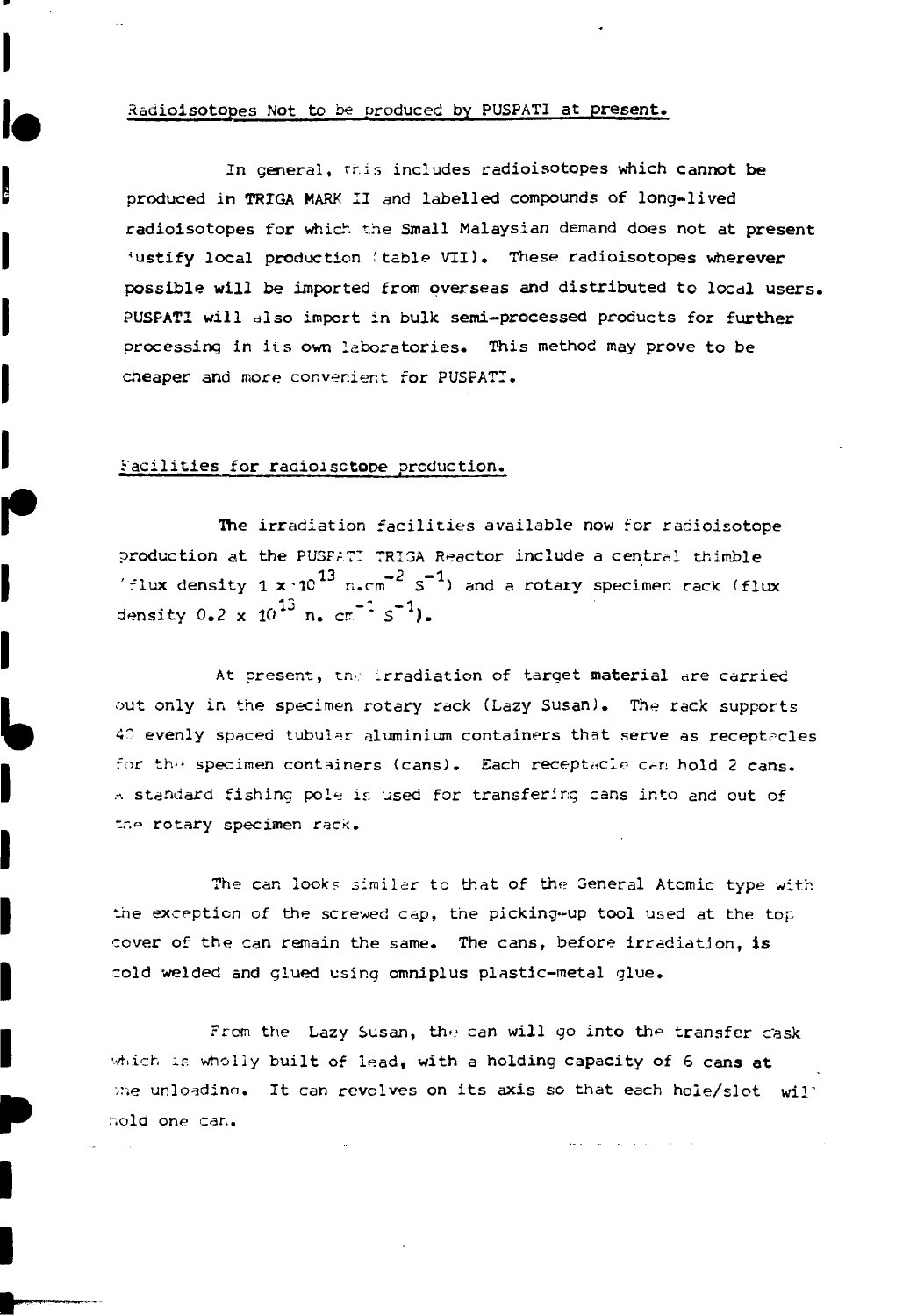when all the loss are in the transfer cask, it will be lowered using the crane on to the reactor hall where another transport cart (supplied In the contractor for the Hot-CARI) will be waiting. The cans are dlowed to fall by gravity into the transport cart by opening the lot on, at a time. The transport gart will be pushed into the processing laboratory.

At the not-cell, the cans will be unloaded from the bottom of the hot-cell. In the hot-cell the cans will be undspped using an iron and the content processed.

The additional irradiation facilities in the reactor that will required for this programme will involve new pipes (dry channels) at 2 Ings and pneumatic transfer system for irradiated targets.

The laboratory facilities that will be available up to 1984 table VIII) are quite adequate for the production of instant Tc-99m. -32, Na-24, K-42 and dispensing of I-131. But more in-cell equipment. intessories and spare parts will be needed for the full implementation of the 5 year programme.

#### poduction sequence of radioisotopes/radiopharmaceuticals in PUSPATI.

Typical production sequence are graphically illustrated in inire 3 where the flow of materials, products and the relevant internal interns are shown in a simplified manner.

#### madiation scheduling (Initial stage).

I

The schedule put forward (Figure 4) was devised on its best between the Reactor Dept and Radioisotope Dept. An ideal irradiation is one that - continous without long or too many overnight shutdown of the reactor.

- 1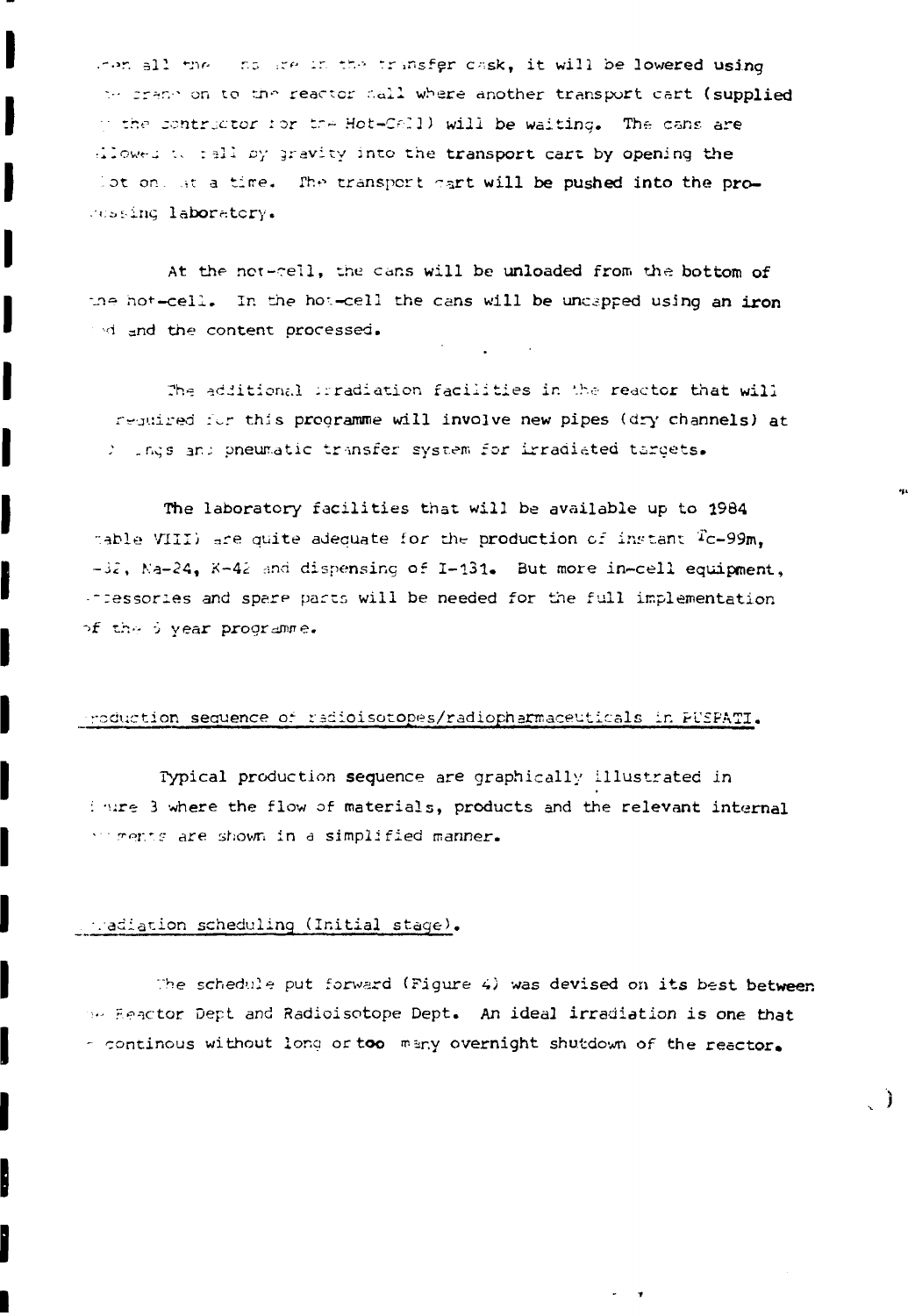This irradiation chedule is based on irradiation of 80g NoC<sub>2</sub> to get enough activity of 300 mCi Tc-99m/week/batch. The tihedule will also be used as a basis to fit irradiation of other radionuclades.

Ý.

Loading and unloading will be carried out on two specific days ..e. on Monday morning C600 and Wednesday morning 0600 hrs.

The total irradiation time for the Monday unloading can will be  $\cdot$   $\cdot$  hours.

The total irradiation time for the Wednesday unloading can will  $46 + 69$  hours.

Irradiation begins at 0900 hrs on Sundays and on other weekdays it bedins at 0600 hours.

#### Jurrent Activities and actievements.

 $\overline{a}$ 

Jurnant activities are focused on the trial preparation of notic racionhermaceutical kits and setting up of in-cell equipment for production of Tc-99r . E-32 and dispensing of I-131.

### Trial Preparation of Standard Radiopharmaceutical kits (Table IX).

The lim of this activity is to finally produce certain kits which neet the requirements and needs of the local nuclear medicine departments. From the survey carried our last year (1982), four Tc-99m Iabelled kits have been identified viz. Sulfur Colloid, Macroaggregated (Ibunin (MAA), Glucoheptonate and Pyrophosphate. These agents are used a line, Ling, lidney & brain and bone scanning respectively.

To date, Sn-pyrophosphate, sulfur colloid & sn-qlucoheptonate kits ...ve been prepared and labelled to Tc-99m (sodium pertechnatate Tc-99m outain a from depleted Tc-99m/Mo99 generators from the local hospitals.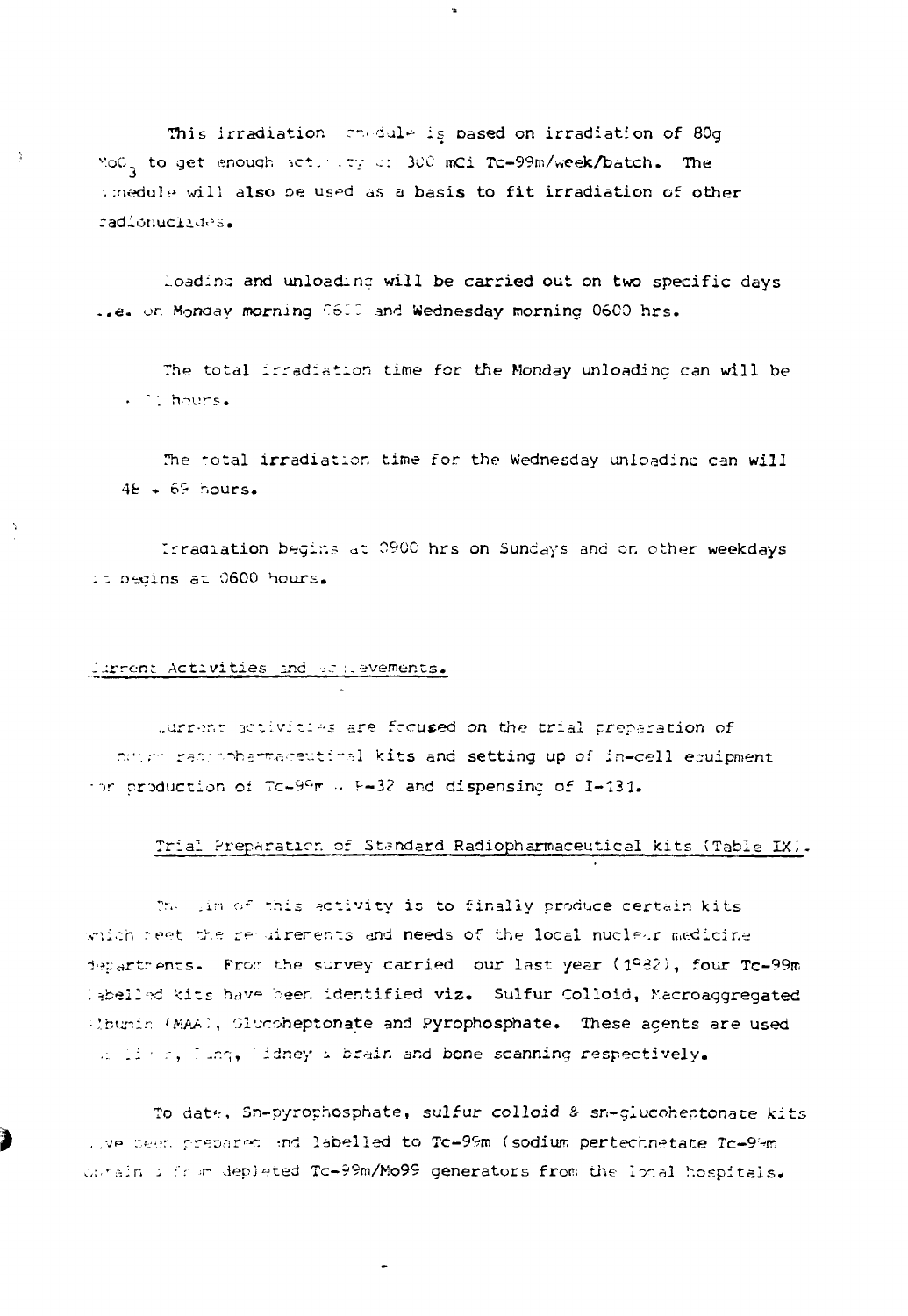Results **from their** labelling efficiencies are satisfactory. Nonetheless :.:rther **tests ought to** be carried out to ensure that they are **stable on** storage.

Besides **that,** Tc-99m-Sn-Pyrophosphate has been tested at biolo- *:.ZLA* **distribution level.** The results seem not to be very reproducible • ror\* **statistical point of** view. It is **unknown** whether the discrepancies *--* the data accumulated is a result of instrument instability as shown by *tr.e* erratic chi-squared test, cr due to problems inherent to the kits -.: emselves. It **is hoped** that further test and studies would **throw** light tc •nis effect and to better the quality of the products.

## Setting up of in-cell equipment for the productions of Tc-99m *j ~~i.\_* ..ina dispensing of 1-131.

At present the in-cell equipment for the production of Tc-99m "inure 4) h s peen completed. Although the production cells had been .:: stalled, work with redard to installation of in-cell equipment will *-'.y* ne completed by the- erd of November 1983.

The first complete irradiation of target  $\text{Koc}_3$  (molybdenum trioxide)  $v$  )) be carried out by early Dec. 1983 and by the end of 1983 the first T-echnetium 99m will hopefully be **produced.**

with regard to the production of phosphorus 32, everything is completed; the glassware, the blank run and the glove-boxes (Figure 5). The only problem . . dering the production is the target handling section in the glove-box i.e. the shielding and the can cutting machine. Hopsfully these will be overcome : -:ote the end of 1983. On the dispensing of imported radioiodine, the r irchas..., of the items for dispensing are vigorously carried out. This froject is expected to be completed early next year.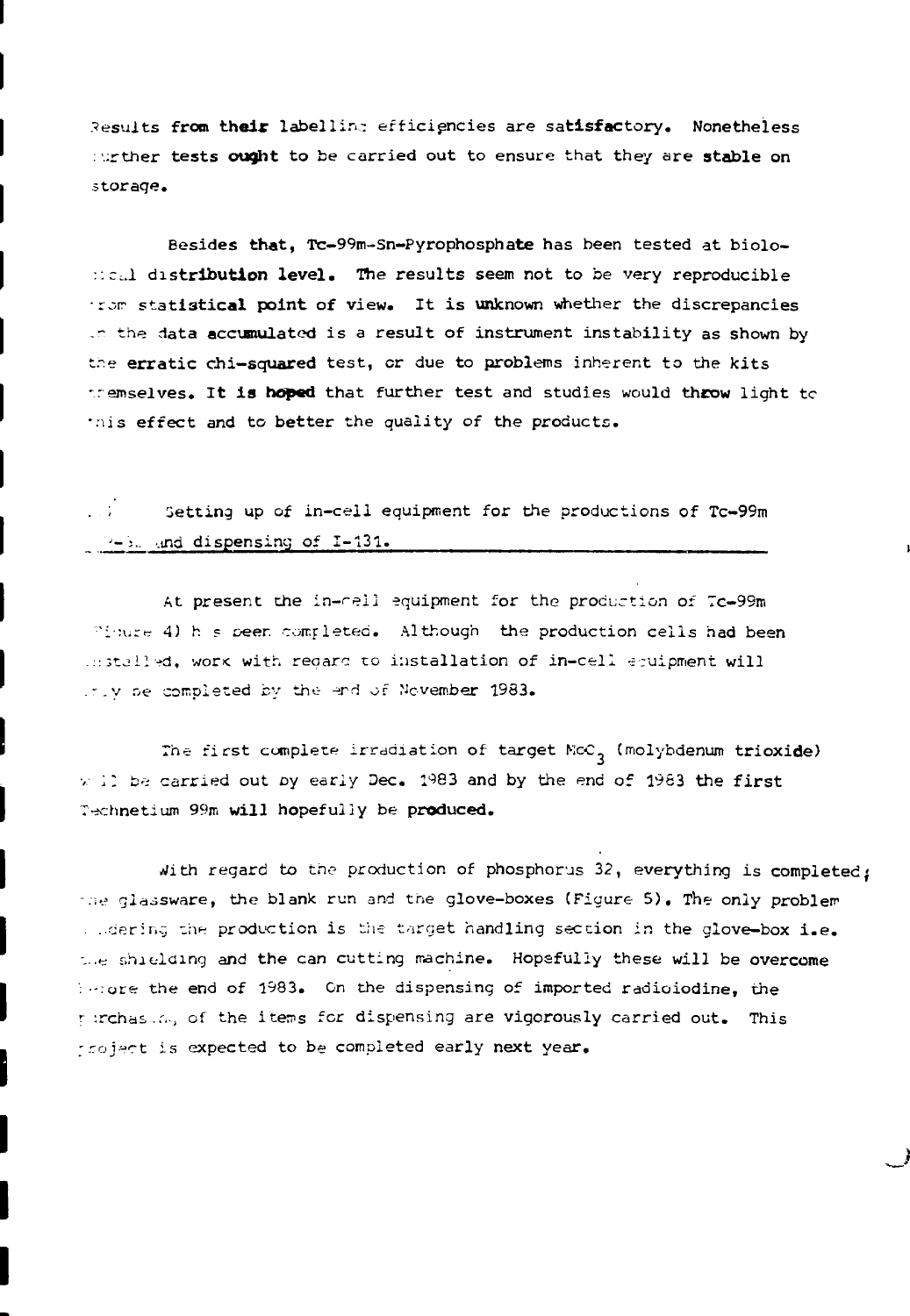#### References

 $\vec{r}$ 

I

Ï

l

I

- 1. Technical Sales Unit, Isotope Department PUSPAT1; A' Report on the Extent of Radioisotope Usage in Malaysia, PUSPATI PTA/T11 (April, 1983).
- 2. Unit Fengurusan Sisa, Jabatan Kawalan Sinaran dan Kesihatan PUSPATI*j* Laporan Soal-Selidik Pengqunaan dan Pembuangan Bahan-bahan Radioaktif 1982, PUSPATI PTA-T8 (1983).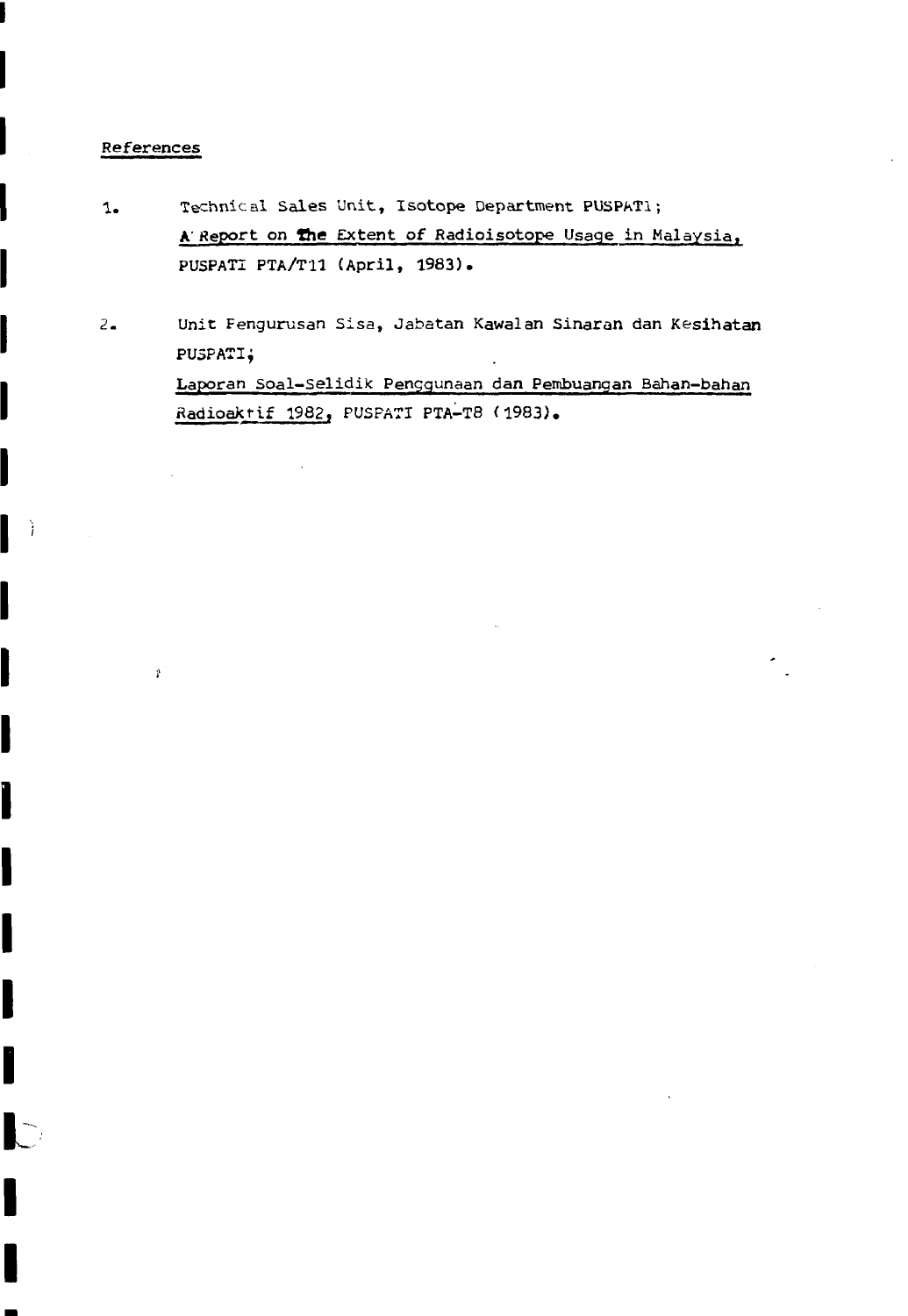#### $\mathbb{E}[\mathcal{Q}]\subseteq \mathbf{1}$ RADIOISOTOPES DEPARTMENT PROGRAM FROM 1982 - 1987 (PROJECTS)

| <b>ACTIVITIES.</b>                                                          | 1982                    | 1983                                                                                                                                                                                                                                                              | 1984                                                                                                                                                                                                                                                                                                                                                                                                                                                                                | 1985                                                                         | 1986                   | 1987                        |
|-----------------------------------------------------------------------------|-------------------------|-------------------------------------------------------------------------------------------------------------------------------------------------------------------------------------------------------------------------------------------------------------------|-------------------------------------------------------------------------------------------------------------------------------------------------------------------------------------------------------------------------------------------------------------------------------------------------------------------------------------------------------------------------------------------------------------------------------------------------------------------------------------|------------------------------------------------------------------------------|------------------------|-----------------------------|
|                                                                             | JFMAM<br> J J A S O N D | J F MA M J J A S O N D                                                                                                                                                                                                                                            | JFMAMJJJASONDJFMAMJJ                                                                                                                                                                                                                                                                                                                                                                                                                                                                | <b>OND</b><br>S<br>IΑ                                                        | <b>JASOND</b><br>'MAMJ | S O N D<br> J F M A M J J A |
| $\boldsymbol{\eta}$<br>トし<br>W<br>$\overline{\bullet}$<br>Œ<br>$\mathbf{a}$ |                         | Preliminary<br>Studies on Kits<br>56 TYP<br>جمعته<br>Sn-Gluco<br>$Sn-MA$<br>TT                                                                                                                                                                                    | MEK Te-90m<br>بسر وبرد البراي<br>Prelimanary<br>Studies on<br>MEK-Te99m<br>Labelled<br>Compounds<br>Clinical<br>Studies<br>andbil.<br>1-131<br>Dispensing<br>P-32<br>Dispensing<br>Museulancus<br>$C_{X_1}S_1N_{X_2}A$<br>Supply of the Supply of the Supply of the Supply of the Supply of the Supply of the Supply of the Supply of the Supply of the Supply of the Supply of the Supply of the Supply of the Supply of the Supply of the Supply of th<br><b>Clinical Studies</b> | <b>Ritabry</b><br>1-131 Labelled<br>Compounds<br>$\sqrt{\frac{1.131}{2500}}$ |                        |                             |
|                                                                             |                         |                                                                                                                                                                                                                                                                   | ————<br>Synthesis & Preliminary Studies on HIDA                                                                                                                                                                                                                                                                                                                                                                                                                                     |                                                                              |                        |                             |
|                                                                             |                         |                                                                                                                                                                                                                                                                   |                                                                                                                                                                                                                                                                                                                                                                                                                                                                                     | DFV of Fe99m Generators                                                      |                        |                             |
|                                                                             |                         |                                                                                                                                                                                                                                                                   |                                                                                                                                                                                                                                                                                                                                                                                                                                                                                     | -1                                                                           | THAN of R. F.A. Kits   | -dn/supply<br>'i nal Produ  |
|                                                                             |                         | Chemical Quality Control of Raw Materials & Target Materials                                                                                                                                                                                                      |                                                                                                                                                                                                                                                                                                                                                                                                                                                                                     |                                                                              |                        |                             |
|                                                                             |                         |                                                                                                                                                                                                                                                                   |                                                                                                                                                                                                                                                                                                                                                                                                                                                                                     |                                                                              |                        |                             |
|                                                                             |                         | $\frac{\mathbf{D} \ell - \mathbf{J} \phi_1(\mathbf{r},\mathbf{r},\mathbf{a})^{-1} \mathcal{F} \ell^2 \mathcal{F}^{(1)}(\mathbf{r},\mathbf{r},\mathbf{r})}{\mathbf{R} (\mathbf{d} \mathbf{q} \mathbf{p} \mathbf{c} \mathbf{a} \mathbf{f} \mathbf{Q} \mathbf{f})}.$ |                                                                                                                                                                                                                                                                                                                                                                                                                                                                                     |                                                                              |                        |                             |
|                                                                             |                         |                                                                                                                                                                                                                                                                   | $\mathbf{1}$                                                                                                                                                                                                                                                                                                                                                                                                                                                                        |                                                                              |                        |                             |
|                                                                             |                         |                                                                                                                                                                                                                                                                   | Q,<br>lont.                                                                                                                                                                                                                                                                                                                                                                                                                                                                         |                                                                              |                        |                             |

 $\blacksquare$ 

 $\blacksquare$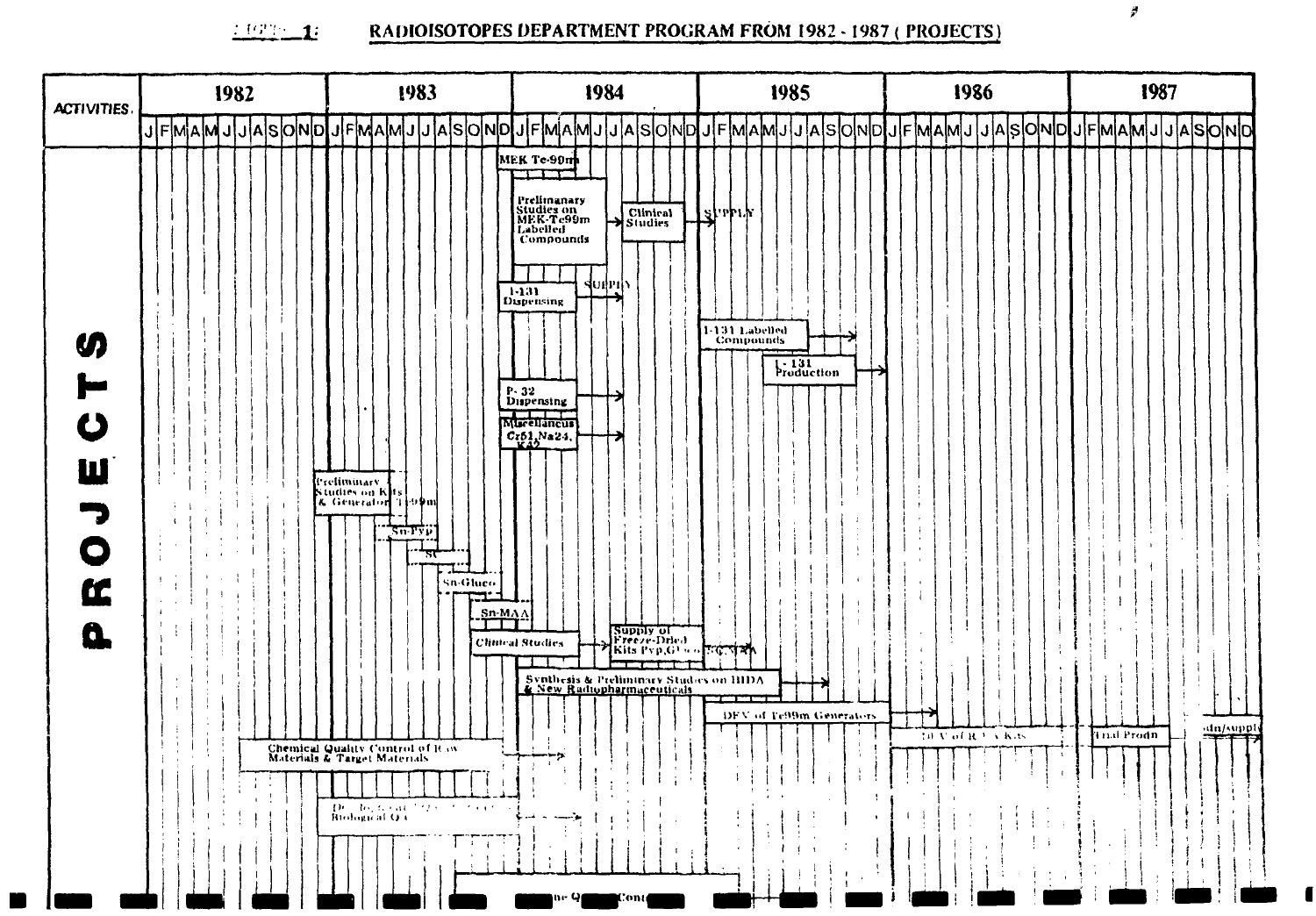#### FIGURE 2: RADIOISOTOPE PRODUCTION LABORATORY

 $\ldots$ 

 $\alpha$ 



 $\bullet$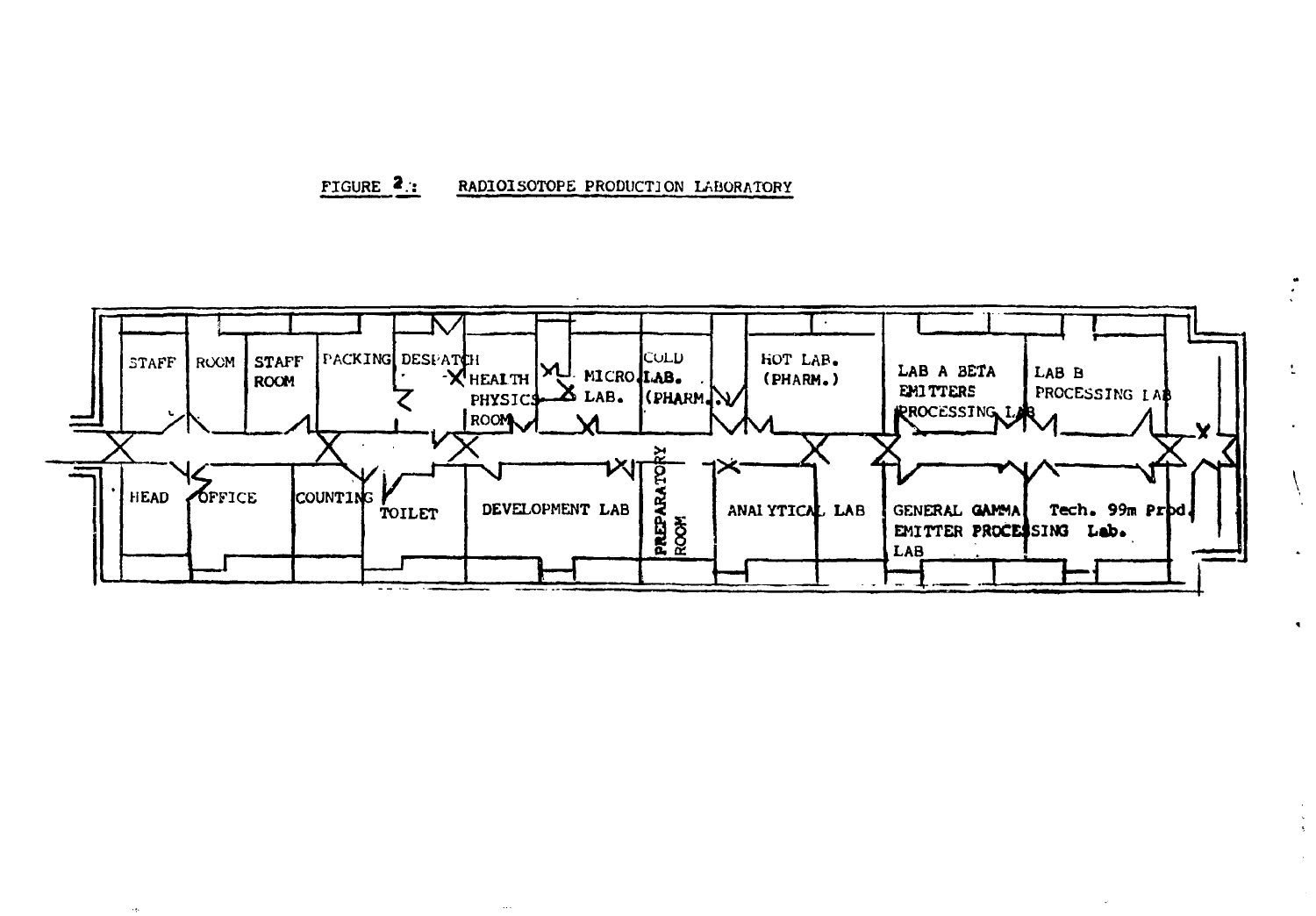

**PIGURE 3** & FROM CETON SECURICE OF FROM THE RESERVATION AND TEST OF ALL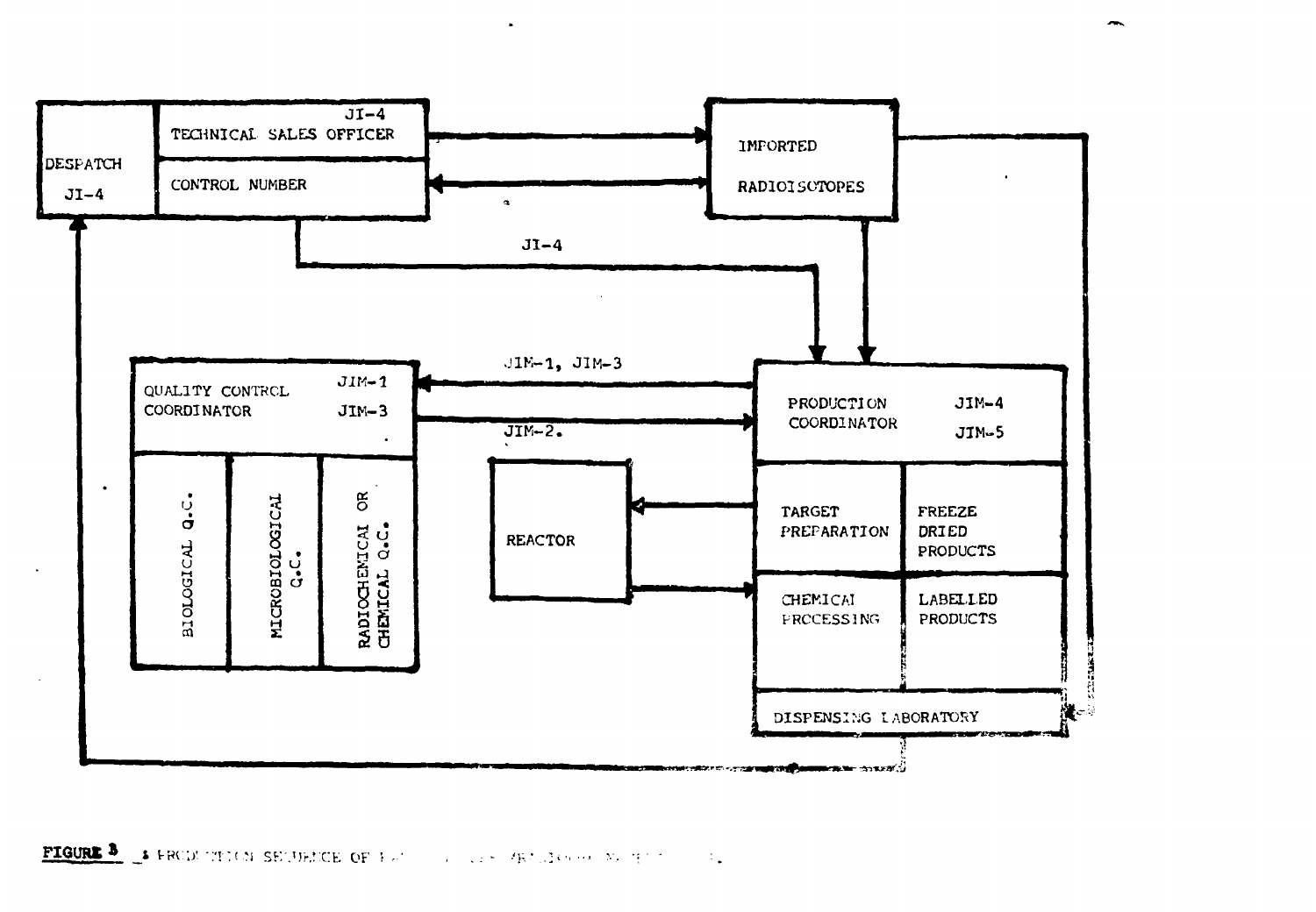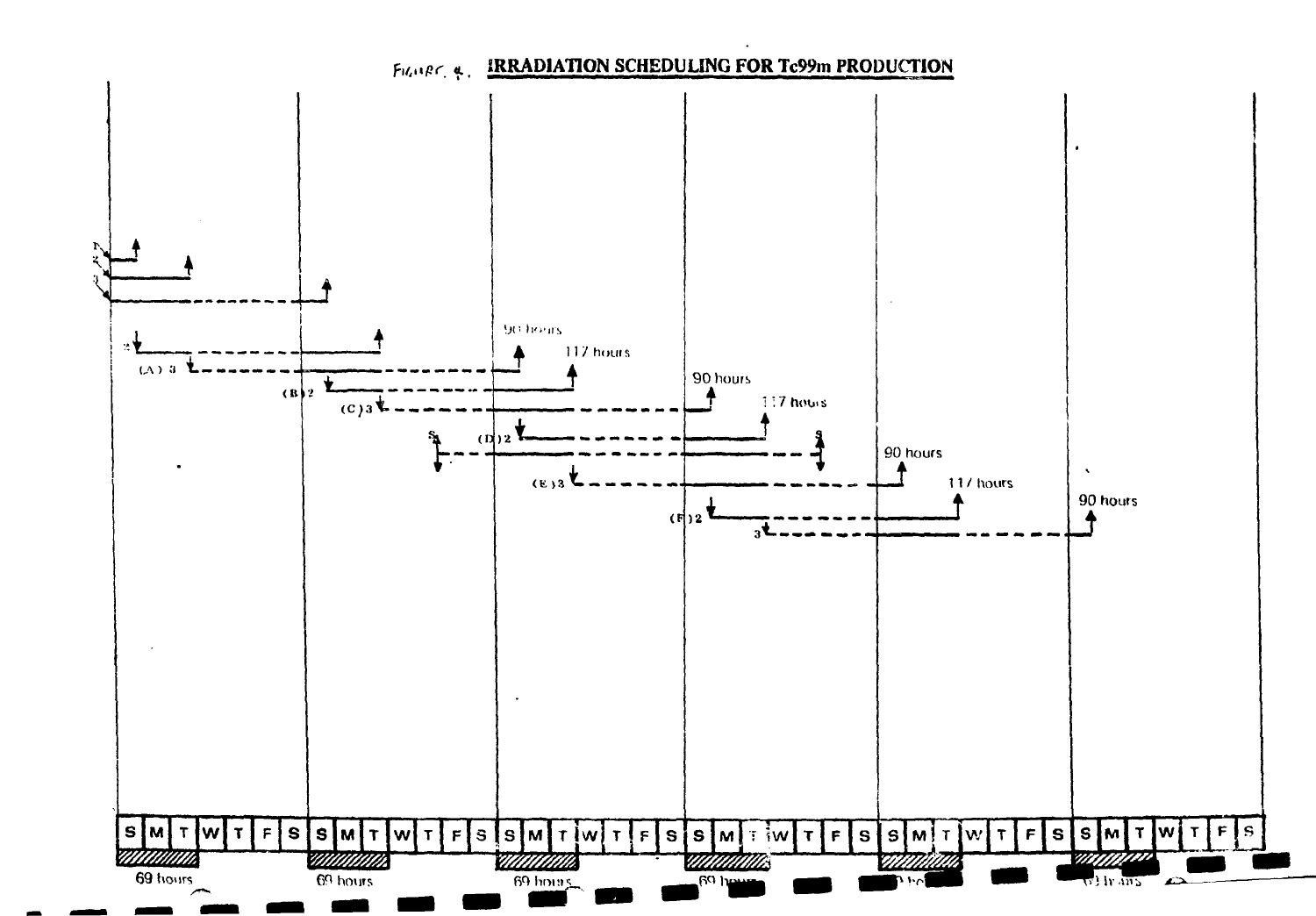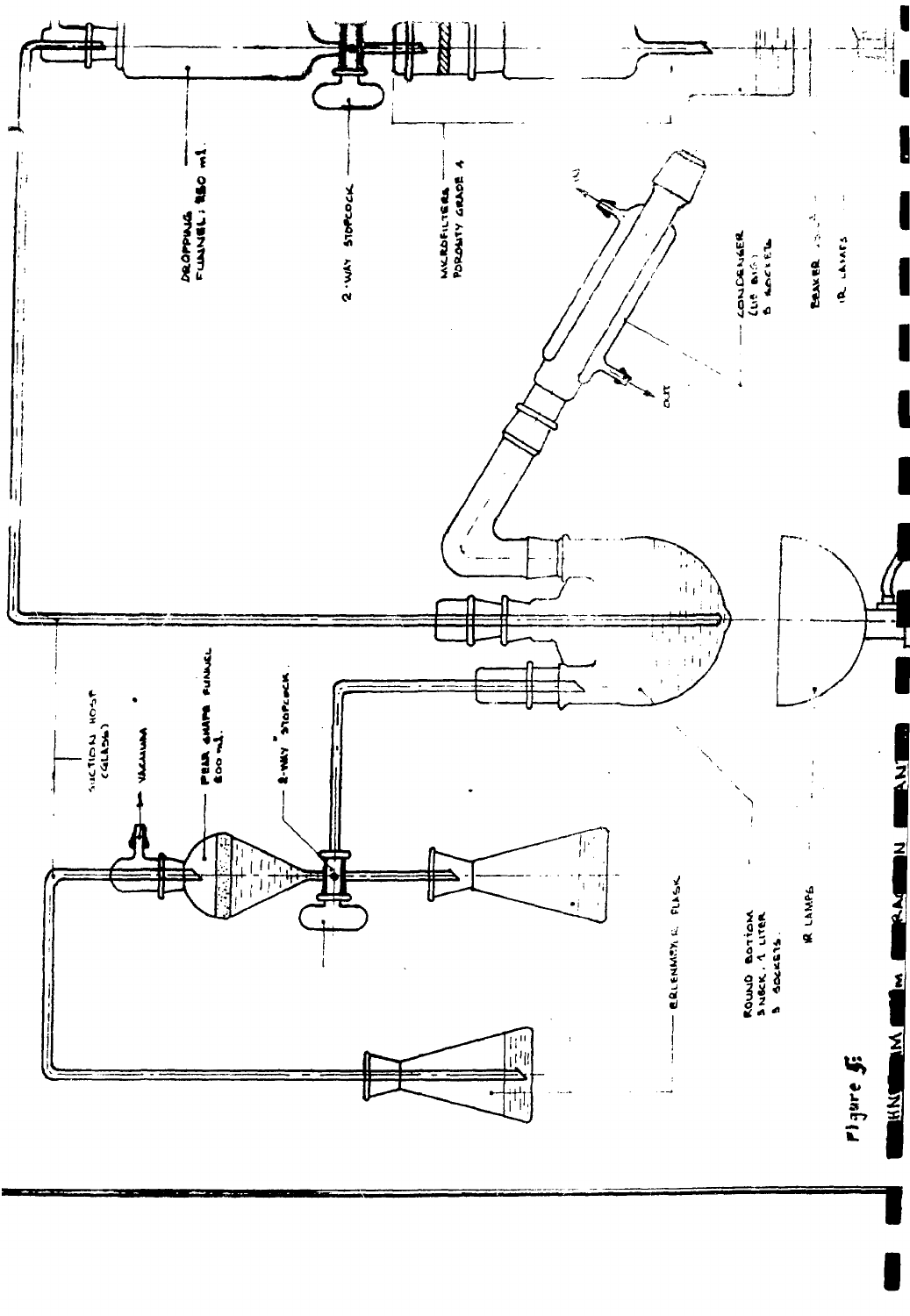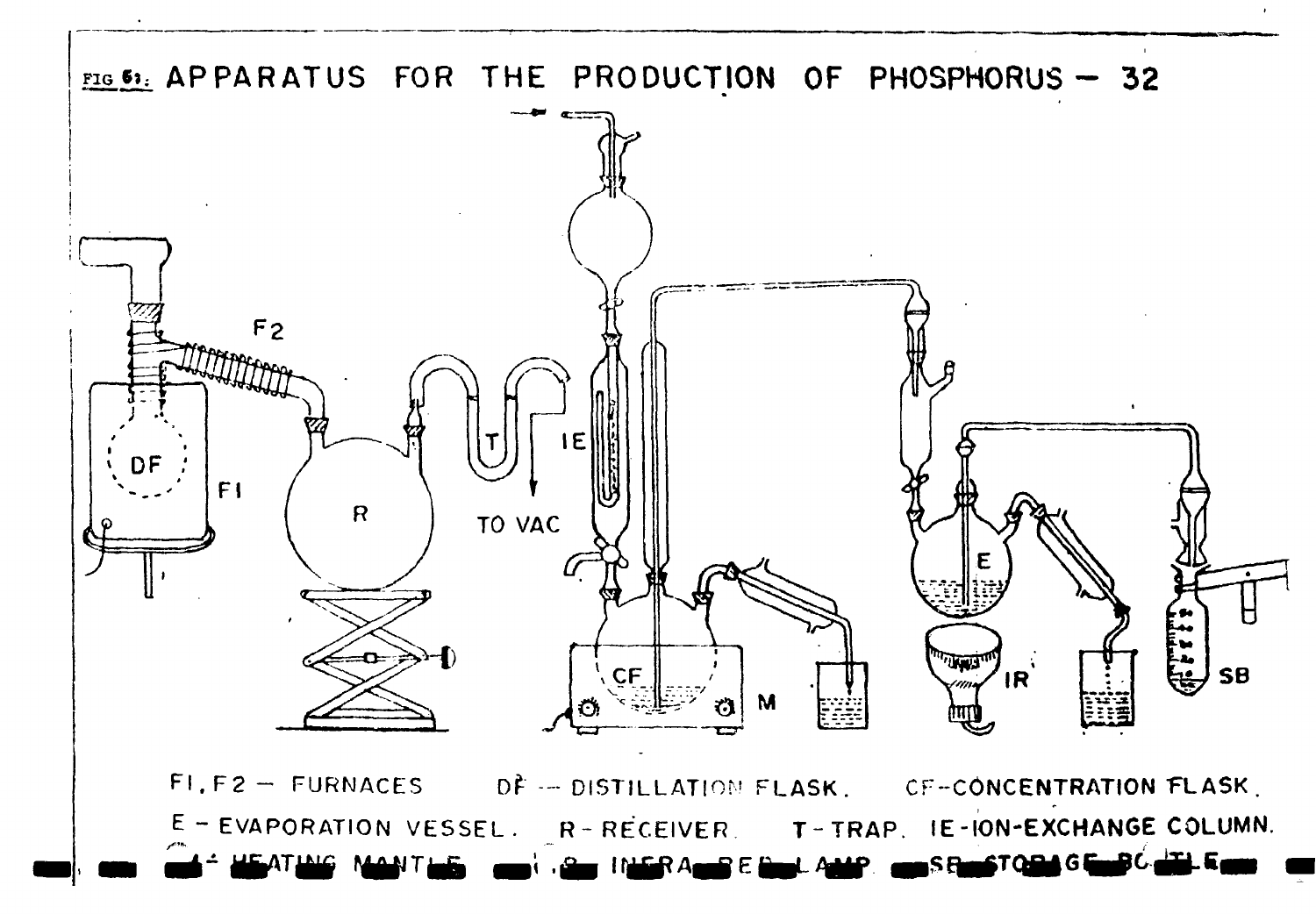|                             | TABLE I: INDUSTRIES (TOTAL OF 42) |  |  |
|-----------------------------|-----------------------------------|--|--|
| المختلفة والمستوا ليمس ومعا |                                   |  |  |

 $\sim 10$ 

I

|                               | Radiolsotope                                                | Half-life   | Form  | No. of industries<br>using | Total activity<br>used/required<br>per year. |
|-------------------------------|-------------------------------------------------------------|-------------|-------|----------------------------|----------------------------------------------|
| $\ddot{2}$                    | Ar $\overline{\mathcal{M}}$                                 | 432 yrs.    | solid | 5                          | 17 <sub>ci</sub>                             |
| $\overline{4}$ .              | $\gamma_0 \geq 9$                                           | 453 days    | solid | $\mathbf{1}$               | 500 uCi                                      |
| $\mathbb{R}_+$                | $\frac{1}{2\pi} \frac{\sqrt{2}}{2}$                         | $271$ days  | solid | 1                          | 6 uCi                                        |
| $\sim$ .                      | ÷.                                                          | 5.27 yrs.   | solid | 7                          | 535,200 Ci                                   |
| Ξ.                            | 127                                                         | 30.17 yrs.  | solid | $\overline{\phantom{a}}$   | 17.5 Ci                                      |
| $\mathbf{r}_{\rm{obs}}$       |                                                             | $2.7$ yrs.  | solid | l(ceased using)            | 20 mCi                                       |
| $\mathbb{C}$ .                |                                                             | 12.33 yrs.  | solid | $\hat{\epsilon}$           | 10 Ci                                        |
| $\hat{\epsilon}$ .            | $\mathcal{N}_{\mathcal{P}}$<br>$\mathbb{R}^{ \mathcal{A} }$ | $74.2$ days | solid | 11                         | 1,200 Ci                                     |
| $\hat{\mathcal{F}}_{\bullet}$ | - 5<br>$\sigma_{\rm s}$ $\sigma$                            | 10.72 yrs.  | gas   | 11<br>$\bullet$            | 880 Ci                                       |
| $1C$ .                        | $\mathbb{Q}^n$                                              | $2.62$ yrs. | solid | $\sim$                     | $5.5$ mCi                                    |
| Ŀ.                            | ∽o.                                                         | 138.38 days | solid | 1                          | 8 Ci                                         |
| 12.                           |                                                             | 1600 yrs.   | solid | $\mathbf{1}$               | 100 uCi                                      |
| կշ.                           | $\mathcal{P}$<br>Ń,                                         | 3.824 days  | gas   | 1                          | $2 \, \text{C}$                              |
| $\mathbb{R}$ .                | ÷.                                                          | $29$ yrs.   | solid | 4                          | 800 mCi                                      |
| kt.                           | $\omega_{\rm T}$                                            | 3.77 yrs.   | solid | $\mathbb{S}^n$ .           | 1 mC1                                        |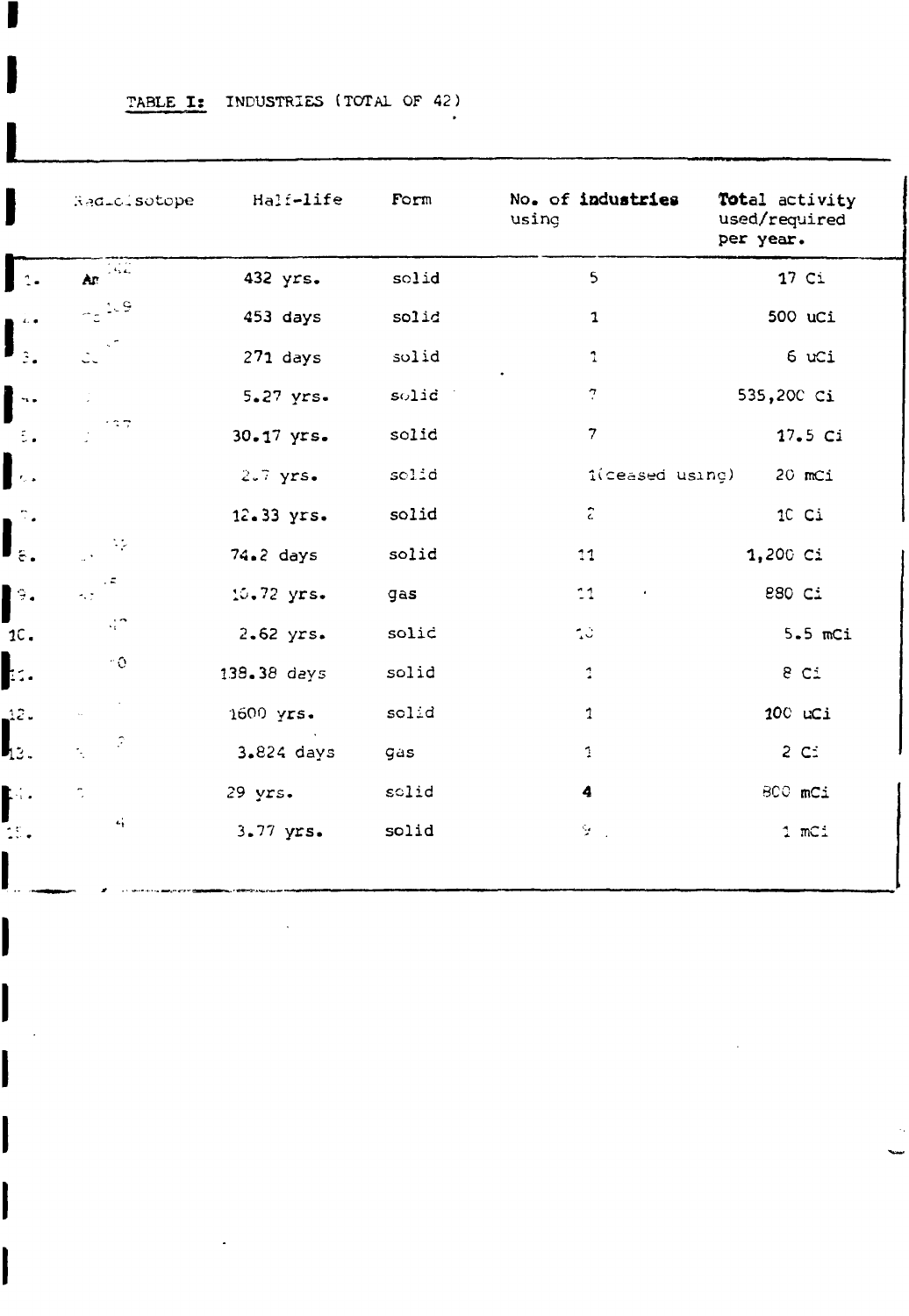## TABLE II: HOSPITALS (TUTAL OF 3)

í

B

I

I

**C** 

I

| J.           |                                                                  |                |       |                               |                                             |
|--------------|------------------------------------------------------------------|----------------|-------|-------------------------------|---------------------------------------------|
|              | Radioisotope                                                     | Half-life      | Form  | $sp2$ tals<br>No. of<br>using | Total activity<br>used/required<br>per year |
| I<br>1.      | $\mathrm{co}^{57}$                                               | $271$ days     | solid | $\ddot{\phantom{1}}$          | uCi range                                   |
| $\mathbf{c}$ | $\mathrm{ce}^{58}$                                               | 70.8 days      | solid | 1                             | uCi range                                   |
| j<br>3.      | $\mathrm{co}^{\circ \mathbb{C}}$                                 | 5.27           | solid | 1                             | 5,600 Ci                                    |
| 4.<br>I      | $\alpha^{51}$                                                    | 27.71 days     | soln. | 2                             | mCi range                                   |
| 5.           | $\text{cs}^{137}$                                                | $30 - 17$      | solid | 3                             | 1,700 Ci                                    |
| 6.           | Fe <sup>59</sup>                                                 | 44.6 days      | soln. | 1                             | uCi range                                   |
| ÷<br>7.      | $n^3$                                                            | $12.33$ $yrs.$ | sc.   | $\mathbf{1}$                  | mCi range                                   |
| 8.           | $\frac{1}{4}$ 225                                                | 59.7 days      | soln. | $\mathcal{Z}$                 | mCi range                                   |
| 9.           | $\mathbb{R}^{222}$                                               | 8.041 days     | soln. | $\overline{c}$                | Ci range                                    |
| 10.          | $\frac{1}{2}$ 32                                                 | 14.28 days     | soln. | $\mathbf{1}$                  | mCi range                                   |
| 11.          | $\frac{1}{2}$ 226                                                | $1600$ $yrs$   | solid | $\ddot{\phantom{a}}$          | uCi range                                   |
| $\cdot$      | $3r^{23}$                                                        | 29 yrs.        | solic | 1                             | 10 mCi                                      |
| из.          | $\mathfrak{r} \mathsf{c}^{\mathrm{G} \mathfrak{R} \mathfrak{m}}$ | 6.02 hrs.      | solid | 2                             | 900 mCi/per forni                           |
| M4.          | $xe^{133}$                                                       | $5.25$ days    | gas   | 1                             | mCi range                                   |
|              |                                                                  |                |       |                               |                                             |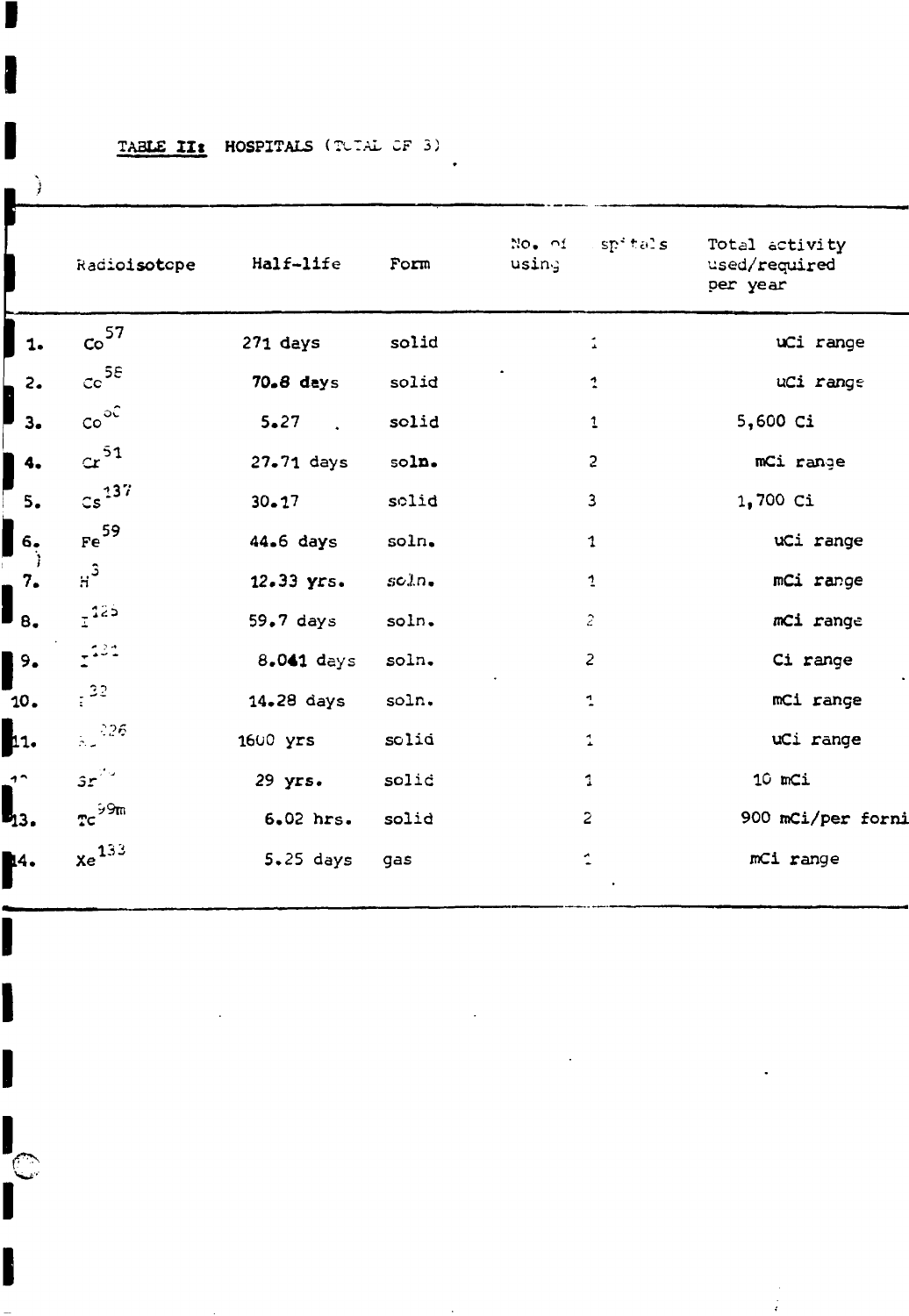$\langle \cdot \rangle$ 

| Redictiontope                                     | Half-life           | Form  | No. of research<br>institutions using | Total activity used/<br>required per year |
|---------------------------------------------------|---------------------|-------|---------------------------------------|-------------------------------------------|
| Ac $\overline{11}$                                | 525 days            | Soln. | $\mathbf{1}$                          | 50 uCi                                    |
| À¢                                                | $432 \text{ yrs.}$  | solid | $d_{\bf k}$                           | 40 mCi                                    |
| $\mathbb{Z}[\mathcal{C}]$                         | 17.8 days soln.     |       | 1                                     | uCi range                                 |
| $\frac{1}{2} \frac{1}{\alpha} \frac{1}{\alpha}$ . | 10.7 yrs. soln.     |       | $\overline{c}$                        | 100 uci                                   |
|                                                   | 53.28 days sulm.    |       | , 1                                   | uCi range                                 |
|                                                   | 5730 yrs.           | soln. | <b>1G</b>                             | 1.2 <sub>ci</sub>                         |
|                                                   | $3.5$ days          | soln. | $\mathbf{1}$                          | uCi range                                 |
|                                                   | $3x10^5$ yrs.       | soln. | $\mathbf 1$                           | uCi range                                 |
|                                                   | $271$ days          | solic | 3                                     | mCi range                                 |
| ≪.                                                | $5.27$ yrs          | solid | 6                                     | Ci range                                  |
| $\mathsf{C}\mathfrak{r}$                          | $27.71$ days        | soln. | $\overline{c}$                        | 500 uCi                                   |
| $\mathcal{C}^{(1)}$                               | 30.17 yrs.          | soln. | $\epsilon$                            | mCi range                                 |
|                                                   | 2.7 yrs. soln/solid |       | $\overline{a}$                        | uCi range                                 |
|                                                   | 44.6 da <b>ys</b>   | soln. | 3                                     | uCi range                                 |
|                                                   | 12.33 yrs.          | soln. | 8                                     | 1.2 <sub>ci</sub>                         |
|                                                   | $46.6$ days         | soln  | 3                                     | uCi range                                 |
|                                                   | $59.7$ days         | soln. | 4                                     | mCi range                                 |
|                                                   | 8.041 days soln.    |       | 6.                                    | <b>rCi</b> range                          |
|                                                   | 1.658 hrs. soln.    |       | $\mathbf{1}$                          | mCi range                                 |
|                                                   | 74.2 days solid     |       | $\mathbf 1$                           | 100 <sub>CI</sub>                         |
|                                                   | $10.72$ days $38$   |       | 1                                     | mCi range                                 |
|                                                   | 212.5 days soln.    |       | $\overline{\mathbf{c}}$               | mCi range                                 |
| $\log^{\frac{1}{\alpha}}$                         | 2.601 yrs. soln     |       | 4                                     | mCi range                                 |
| $\frac{1}{112}$ 63                                | 100 yrs soln.       |       | $\mathbf 1$                           | uCi range                                 |
|                                                   | 14.28 days soln.    |       | 7                                     | mCi range                                 |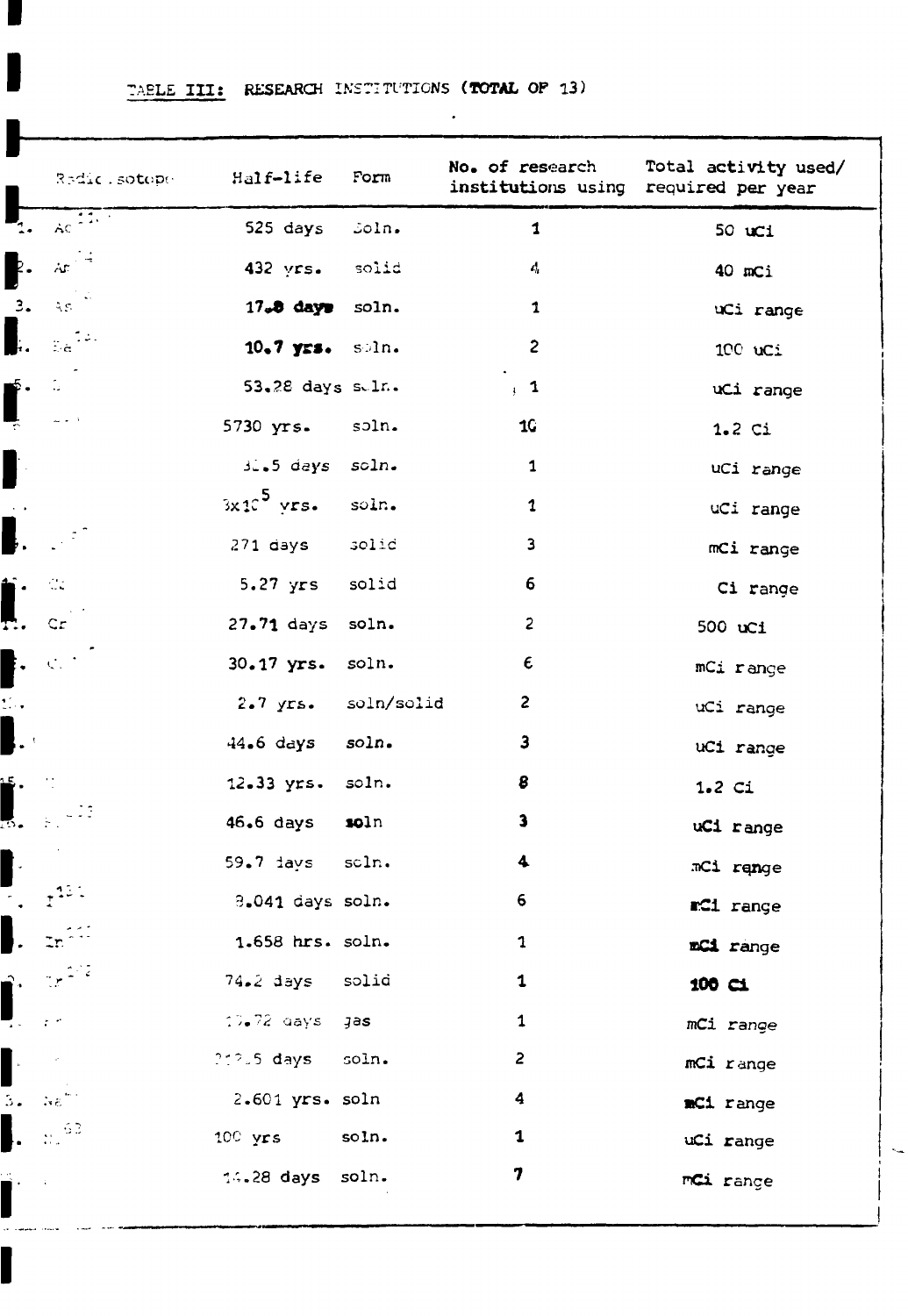|                 | $_{\rm Pm}$ 147                          |                               |         |                         |            |
|-----------------|------------------------------------------|-------------------------------|---------|-------------------------|------------|
| 26.             |                                          | $2.62$ yrs.                   | solid   | 3                       | mCi range  |
|                 | 327. Po <sup>210</sup>                   | 138.38 days                   | soln.   | 2                       | mCi range  |
|                 | $28. \text{Pu}^{239}$                    | $2.4 \times 10^4$ yrs.        | solid   | 1                       | uCi range  |
|                 | 29. $Re^{226}$                           | 1600 yrs.                     | solid   | 3                       | uCi range  |
| 30 <sub>o</sub> | $Rb^{86}$                                | $18.65 \text{ days}$ '        | soln.   | 1                       | uCi range  |
|                 | 31. $Ra^{103}$                           | $39.4$ days                   | soln.   | 1                       | uCi range  |
|                 | $32. S^{35}$                             | $87.2$ days                   | soln.   | $\overline{2}$          | $5$ m $C1$ |
| 33.             | $sn^{113}$                               | 115 days                      | soln. · | $\overline{\mathbf{c}}$ | mCi range  |
| 34.             | $5r^{90}$                                | $29$ yrs.                     | solid   | 3                       | mCi range  |
|                 | 35. $\text{TC}^{99m}$                    | 6.02 hrs.                     | soln    | $\mathbf{1}$            | mC1 range  |
|                 | 36. $m^{232}$                            | 1.4 $x$ 10 <sup>10</sup> yrs. | solid   | 1                       | uCi range  |
| 37.             | $T1^{204}$                               | 3.77 yrs.                     | solid   | 1                       | mCi range  |
| 38.             | $v^{90}$                                 | $64$ hrs.                     | solid   | 1                       | mCi range  |
| 39.             | $2n^{65}$                                | 243.8 days                    | soln.   | $\mathbf{1}$            | 1 mC1      |
|                 | 40. Labelled<br>tracers/RIA              |                               | soln.   | $\mathbf{1}$            | mCi range  |
| $41 -$          | Neutron<br>sources(Pu:Be<br>Am: Be)      |                               | solid   | Ź.                      | mCi range  |
| 42.             | Reference source<br>$(x, \beta, \gamma)$ | $\mathcal{L}$                 | solid   | 2                       | uCi range  |
|                 |                                          |                               |         |                         |            |

 $\mathcal{F}(\mathbf{r},\mathbf{g})$  ,  $\mathcal{F}(\mathbf{r})$ 

 $\tau_{\rm c}$  ,

 $\mathcal{L}^{\text{max}}_{\text{max}}$ 

 $\mathcal{L}(\mathcal{L})$  and  $\mathcal{L}(\mathcal{L})$  . The  $\mathcal{L}(\mathcal{L})$ 

 $\mathbf{A}^{(1)}$ 

 $\mathcal{A}^{\pm}$ 

 $\ddot{\phantom{a}}$ 

 $\overline{\phantom{0}}$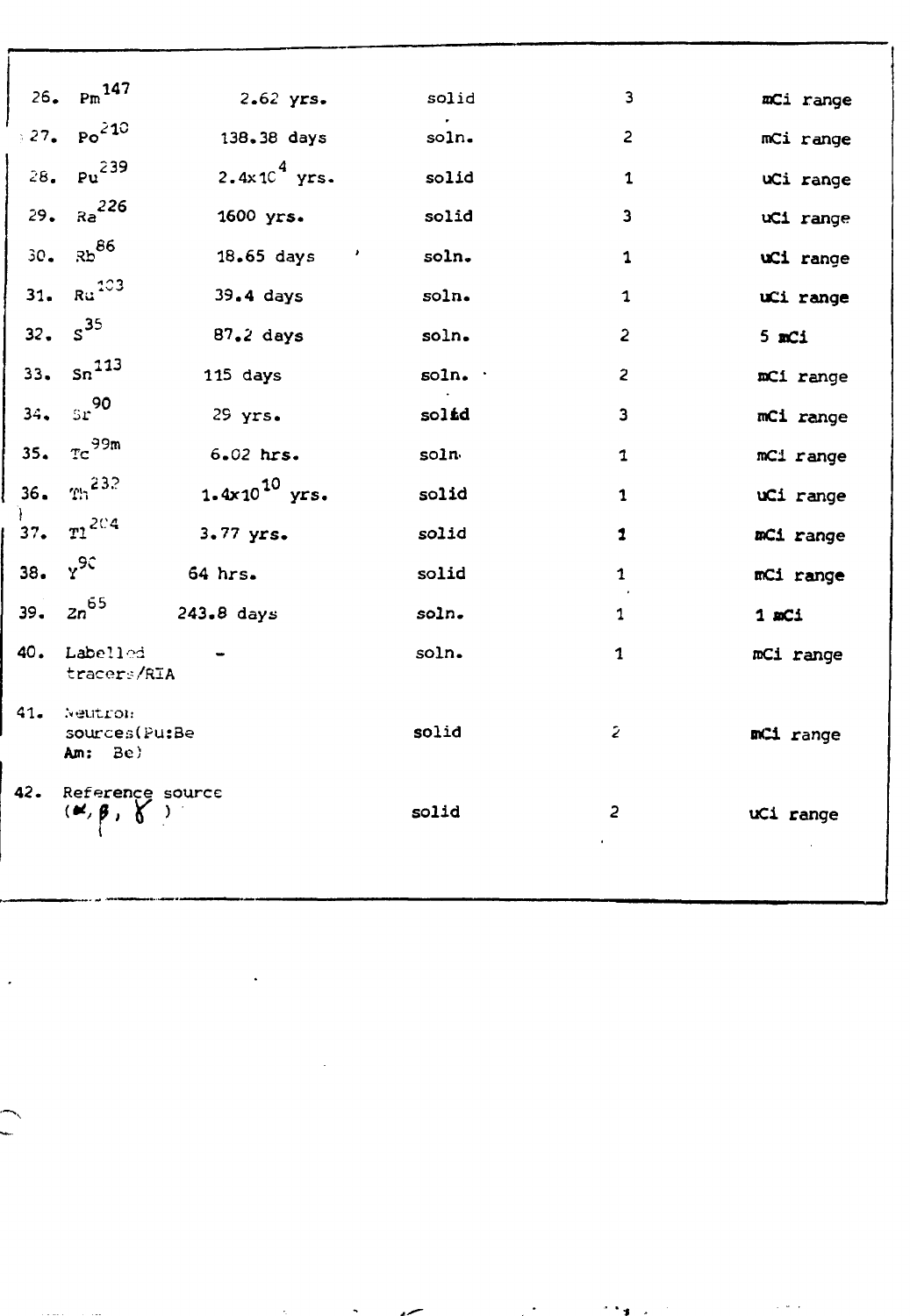TARLE IV: RADIOISOTCLES THAT ARE USED FREQUENTLY AND TUTINELY

 $\blacksquare$ 

 $\mathbf{J}_i$ 

H

I

I

I

I

J

I

I

B

I

 $\bullet$ 

 $\mathbf{r}$ 

 $\mathbf{r}$ 

| Radioisctores with recurring<br>pruers (more that twick a<br>year. | Category       | No. of companies/<br>inst tution with<br>recurrin: orders |
|--------------------------------------------------------------------|----------------|-----------------------------------------------------------|
| y Port                                                             | industrial     |                                                           |
| $\frac{1}{\sqrt{2}}$ at                                            | Industrial     | $\mathbf{r}$                                              |
| $75 \frac{99\pi}{2}$                                               | Medical        | Ž.                                                        |
| -135                                                               | Medical        | Ξ                                                         |
|                                                                    | Medical        | Ż                                                         |
| $274 - 7209$                                                       | <b>Medical</b> |                                                           |
| $\cdots$ and $\cdots$ and $\cdots$ and $\cdots$ and $\cdots$       | Research       |                                                           |
|                                                                    |                |                                                           |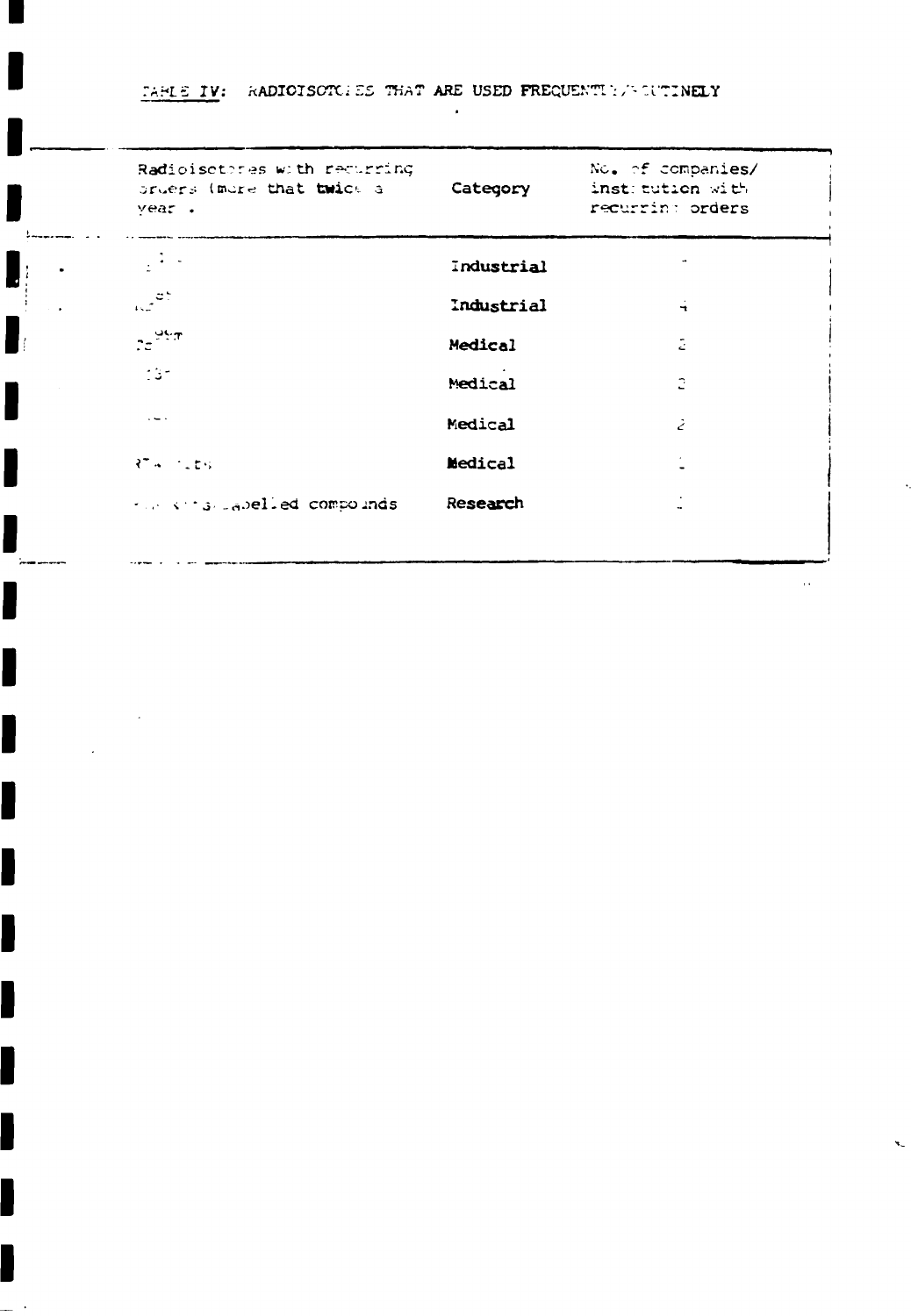TABLE V : RADIOISOTOPE REQUIREMENTS WITHIN FUSPATI

I

I

Ì

|                                           | Radioisotopes               | Half-life               | Form            | No. of units inten-<br>ding to use | Activity/<br>quantity<br>required. |
|-------------------------------------------|-----------------------------|-------------------------|-----------------|------------------------------------|------------------------------------|
| $\ddot{\cdot}$                            | $_{\rm Ag}$ 110m            | 525 days                | Soln.           | 1                                  | 10 mCi                             |
| J<br>2.                                   | Ar <sub>241</sub>           | 432 yrs.                | Soln.           | 2                                  | 20 mCi                             |
| Ĵ.                                        | Am <sup>243</sup>           | 7280 yrs.               | soln.           | 1                                  | 5 mCi                              |
| 4.                                        | Au 198                      | $2.3$ days              | solid(powder)   | 2                                  | 500 mc1                            |
| I<br>$\mathbf{c}_{\mathbf{r},\mathbf{a}}$ | $\Im{\hat{a}}^{133}$        | $10.7$ yrs.             | soln.           | 1                                  | 10 mCi                             |
| ۴.                                        | $\epsilon_r$ 82             | $35.3$ hrs.             | soln.           | 2                                  | 10 mCi                             |
|                                           | $c^{14}$                    | 5720 yrs                | soln.           | Z                                  | 10 mCi                             |
| $\mathbb{H}_\bullet$                      | Ca <sup>15</sup>            | 163 days                | soln.           | 2                                  | 20 mCi                             |
| $\circ$ .                                 | $\texttt{co}^{\texttt{ST}}$ | 271 days                | soln.           | 1                                  | 10 mCi                             |
| $\vert\vert$ 10.                          | $\cos^{60}$                 | 5.27 yrs                | sealed source   | 2                                  | 20 mCi                             |
| 11.                                       | $\zeta\,\mathrm{s}^{-134}$  | 2.06 yrs.               | /soln.<br>soln. | 1                                  | mCi range                          |
| 12.                                       | $\lesssim_{5}$ 137          | 30.17 yrs.              | sealed source   | 4                                  | 20 mCi                             |
| $\frac{1}{3}$ .                           | $\frac{1}{2}$ 51            | $27.71$ days            | /soln.<br>soln. | 1                                  | mCi range                          |
| 14.                                       | $\epsilon$ u <sup>152</sup> | 13.4 yrs.               | sealed source   | 1                                  | uCi range                          |
| $\blacksquare$ 15.                        | $Fe^{55}/Fe^{59}$           | 2.7 yrs/44.6 days       | soln.           | 1                                  | $10$ mCi                           |
| 1 <sub>o</sub>                            | $\kappa^2$                  | 12.33 yrs.              | soln.           | 4                                  | 5 mCi                              |
| 17.                                       | $\therefore$ 1              | B.04 deys               | soln.           | 1                                  | mCi range                          |
| 18.                                       | $\div r^{152}$              | $74.2$ days             | solid           | 1                                  |                                    |
| 19.                                       | $k^{4C}$                    | $1.28 \times 10^9$ yrs. | soln.           | $\mathbf 1$                        | 10 mCi                             |
| $\vert$ 20.                               | $\kappa$ <sup>42</sup>      | 12.36 hrs.              | soln.           | 1                                  | 10 mCi                             |
| 21.                                       | $\kappa r^{35}$             | 10.72 yrs.              | gas             | $\mathbf{1}$                       | 1 <sub>c</sub>                     |
| $\mathbf{I}_{22}$ .                       | $M_{\rm G}$ <sup>28</sup>   | $21$ hrs.               | soln            | $\mathbf 1$                        | $10$ mCi                           |
| $\lfloor -3 \cdot \rfloor$                | Wixed radio-<br>nuclides    |                         | soln.           | 1                                  | 5 mCi                              |
| $1^{24}$                                  | N <sup>22</sup>             | $2.6$ yrs.              | sealed source   | $\mathbf{c}$                       | $10$ mCi                           |
|                                           |                             |                         |                 |                                    |                                    |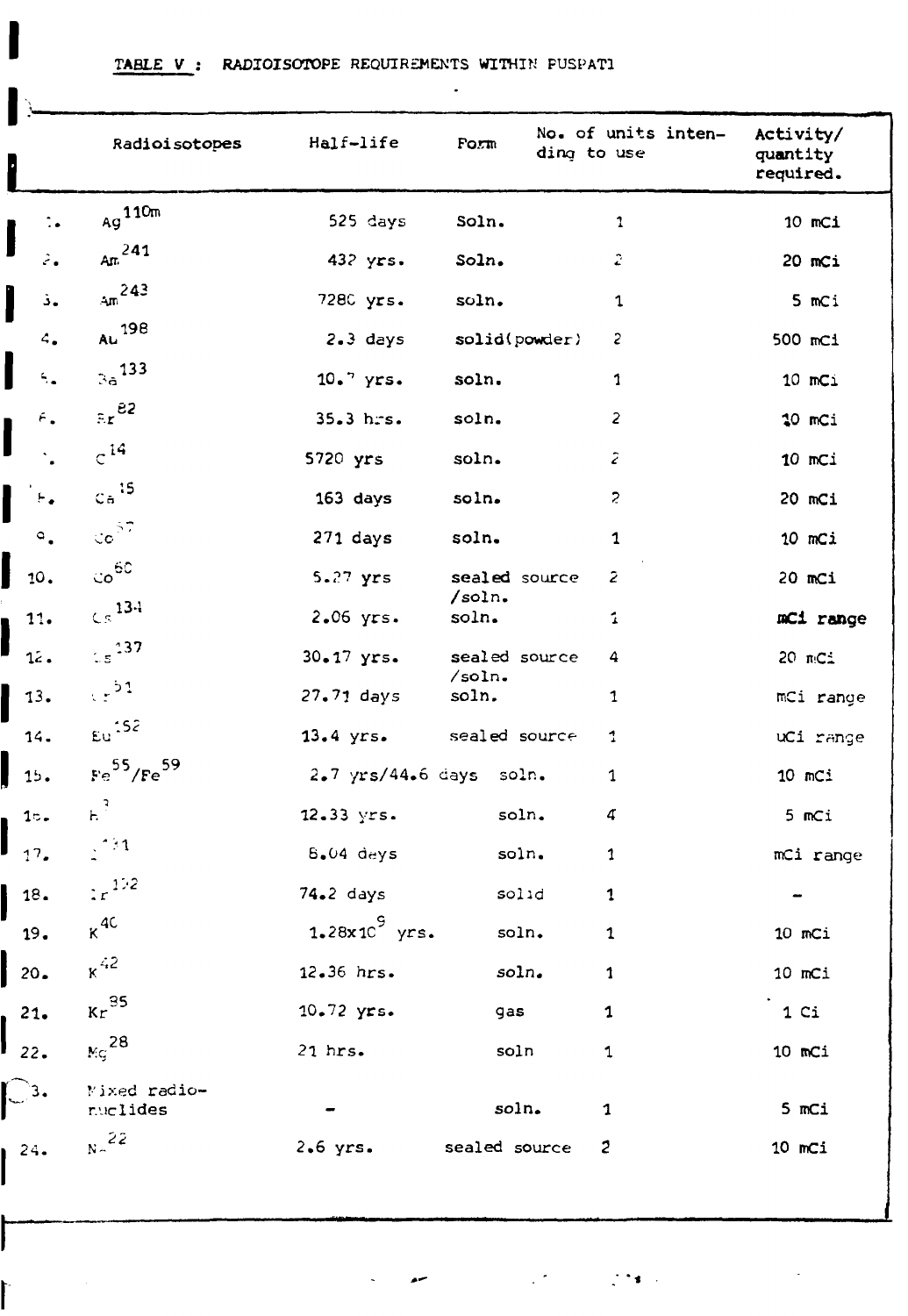| 25.                  | $\sim$ $\epsilon$ <sup>24</sup>                           | $15.0$ krs               | sealed source<br>/soln. | 3              | 500 mC1         |
|----------------------|-----------------------------------------------------------|--------------------------|-------------------------|----------------|-----------------|
| 26.                  | $5^3$                                                     | 14.28 days               | soln.                   | $\overline{z}$ | 20 mCi          |
| 27.                  | $50^{236}$                                                | 2.85 yrs.                | soln.                   | 1              | $~\cdot$ mCi    |
| $28-$                | $v0$ 230                                                  | $2.4x104$ yrs.           | soln                    | 1              | 5 mCi           |
| $2c$ .               | $\sim$ 42                                                 | 3.76x10 <sup>5</sup> yr  | soln.                   | 1              | 5 mCi           |
| 3 <sub>1</sub>       | $\frac{36}{2}$                                            | 16.65 days               | soln.                   | $\mathbf{1}$   | 10 mCi          |
| 3 <sub>1</sub>       | $-35$                                                     | 87.2 days                | soln.                   | $\mathbf{1}$   | $10$ mCi        |
| 37.                  | $\frac{119}{15}$                                          | 293 days                 | soln.                   | $\ddot{\cdot}$ | $10$ mCi        |
|                      | $\mathbb{R}^{\mathbb{Z}^{\times \mathbb{Z}}}$             | $29$ yrs.                | soln.                   | З              | 15 mCi          |
| $2<\infty$           | $\frac{1}{2\pi}$ ). $\mu$                                 | 6.02 hrs.                | soln.                   | Ţ              | 1 <sub>ci</sub> |
| بأباق                | $\sim 255$                                                | 7.7x10 <sup>4</sup> yrs. | soln.                   | Î.             | 5 mCi           |
| 36.                  | $\sim 204$                                                | 3.77 yrs.                | soln.                   | $\tilde{z}$    | 15 mCi          |
| $\frac{1}{\sqrt{2}}$ | $-232$                                                    | $72$ yrs.                | soln.                   | $\ddot{\cdot}$ | 5 mCi           |
| 3 <sup>2</sup>       | 5.202                                                     | $1.59x10^5$ yrs.         | soln.                   | $\ddagger$     | 5 mCi           |
| 39.                  | $\sim 1.5\,\mu$                                           | $243 - 8$ days           | soln.                   | $\ddot{\cdot}$ | 10 mCi          |
|                      | $\omega$ , $\omega$ ad $\beta$ centa-<br>rination sources |                          | sealed sources          |                | uCi range       |

 $\mathcal{S}$ 

 $\bullet$ 

 $\mathcal{L}_{\mathrm{max}}$ 

-983

 $\mathbf{r}$ 

l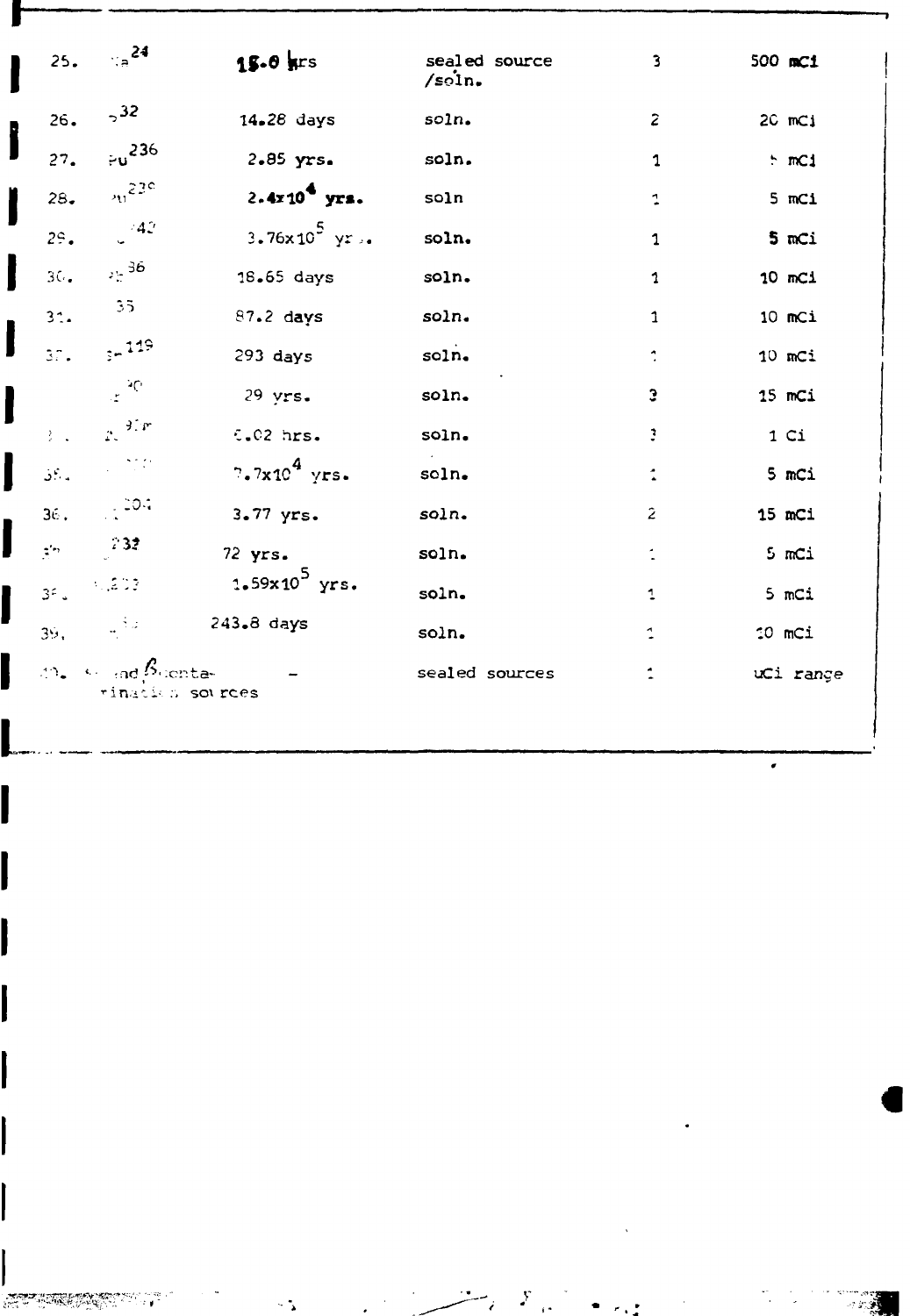| No.                                   | Radioisotopes/<br>Radiopharmaceuticals                                               | $\bullet$ Half<br>life | Expected year of<br>production | Expected quantity<br>produced/year<br>(early production) |
|---------------------------------------|--------------------------------------------------------------------------------------|------------------------|--------------------------------|----------------------------------------------------------|
| 1.                                    | Technetium-99m and<br>radiorharmaceutical kits<br>(For brain, bone, lung             |                        |                                |                                                          |
|                                       | s liver scans).                                                                      | 6.02h                  | 1983/1984                      | 100C1                                                    |
| $\sim$ $\bullet$                      | .odine-131 (Dispensing) 8.041 d                                                      |                        | 1984                           | 10 <sub>c</sub>                                          |
| 54                                    | $resinorus = 32$                                                                     | 14.28 d                | 1984                           | 1200 mCi                                                 |
| $\mathcal{L}_{\mathbf{r},\mathbf{a}}$ | $\degree$ $\degree$ : um $-51$                                                       | 27.71 d                | 1984                           | 1250 mCi                                                 |
| F.                                    | $\frac{1}{2}$ m = 24                                                                 | 15.02 h                | 1984                           | 100 mci                                                  |
| $\frac{1}{2}$ .                       | $m_{\rm e}$ example 42                                                               | 12.36h                 | 1984                           | 100 mCi                                                  |
| $\overline{\gamma}_{\rm in}$          | Cor $\approx$ $\approx$ 64                                                           | 12.71 h                | $-985$                         | 100 mCi                                                  |
| $\dot{\sigma}$ .                      | $\mathcal{D}^{\text{c}}$ for $\mathcal{D}^{\text{c}}$ , and $\mathcal{D}^{\text{c}}$ | 243.8 d                | 1985                           | 100 mCi                                                  |
| $\frac{1}{2}$                         | $1 - 59$ (Fe-59)                                                                     | 44.6 d                 | 1985                           | 100 mCi                                                  |
| $1C -$                                | mbillion - 86                                                                        | 18.65d                 | 1986                           | 100 mCi                                                  |
| $\mathbb{R}$                          | ingel                                                                                | 2.696d                 | 1986                           | 100 mCi                                                  |
| $\sim 10^{-11}$                       | Tremine $-$ 82.                                                                      | 35.30h                 | 1986                           | 100 mCi                                                  |
| 13.                                   | Racioimmunoassay kits<br>$12.73, 14.$ TSH.                                           |                        | 1986-1987                      | Not available.                                           |

## TABLE VI: The radioisotopes to be produced by PUSPATI.

 $\bullet$  h = Equing

 $\overline{\mathcal{C}}$ 

 $s = 5 \text{erg(s)}$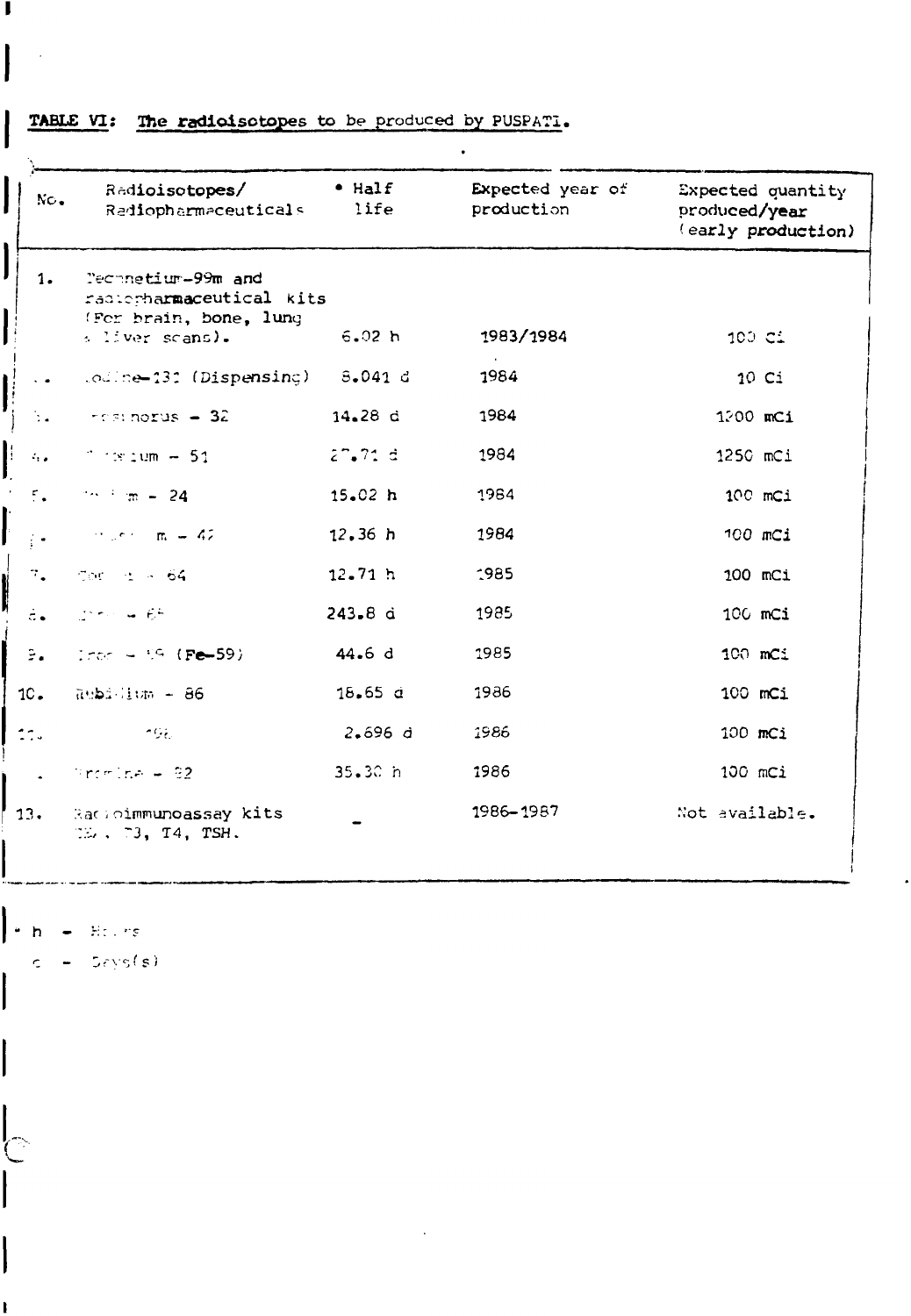TABLE: VII Radioisotopes for which production by PUSPATI is at present<br>not possible or desirable and which will normally be imported.

IJ

I

I

I

I

I

I

I

I

|<br>|-

| No.                           | Radioisotope Preparation                                                                                                                                          | Reason not produced<br>by PUSPATI.                                                  |
|-------------------------------|-------------------------------------------------------------------------------------------------------------------------------------------------------------------|-------------------------------------------------------------------------------------|
| $\sim$                        | Accelerator - produced neutron-<br>deficient isotopes.                                                                                                            | An accelerator not yet available in<br>PUSPATI.                                     |
| $\mathcal{Z}_{\bullet}$       | Fission products                                                                                                                                                  | Expensive and complex plant required.                                               |
| $\mathcal{L}^{\mathcal{L}}$ . | Pritium and other radioactive<br>$\gamma_{\rm 588}$ (Kr-85, Xe-133);tritiated<br>water.                                                                           | Easily available from overseas $-$ no<br>transport problems.                        |
|                               | $\ldots$ and compounds of $C-14$ ,<br>$C - 3r$ , $C - 75$ , $C1 - 3r$                                                                                             | Extensive resources and hichly trained<br>staff required and not normally economic. |
|                               | Cleated sources (Ir-192,<br>$\text{C}_{\mathbf{S}^{\text{int}}} \cup \text{C}_{\mathbf{S}^{\text{int}}} \mathbf{1} \mathbf{3} \text{C}_{\mathbf{S}^{\text{int}}}$ | Flux density of the reactor not high<br>enough.                                     |
|                               | sxperimental & Demonstration<br>lources (Cs-137, Am-241, Ra-216, Very small demand.<br>$\sim$ $\sim$ Fo-210 etc.).                                                |                                                                                     |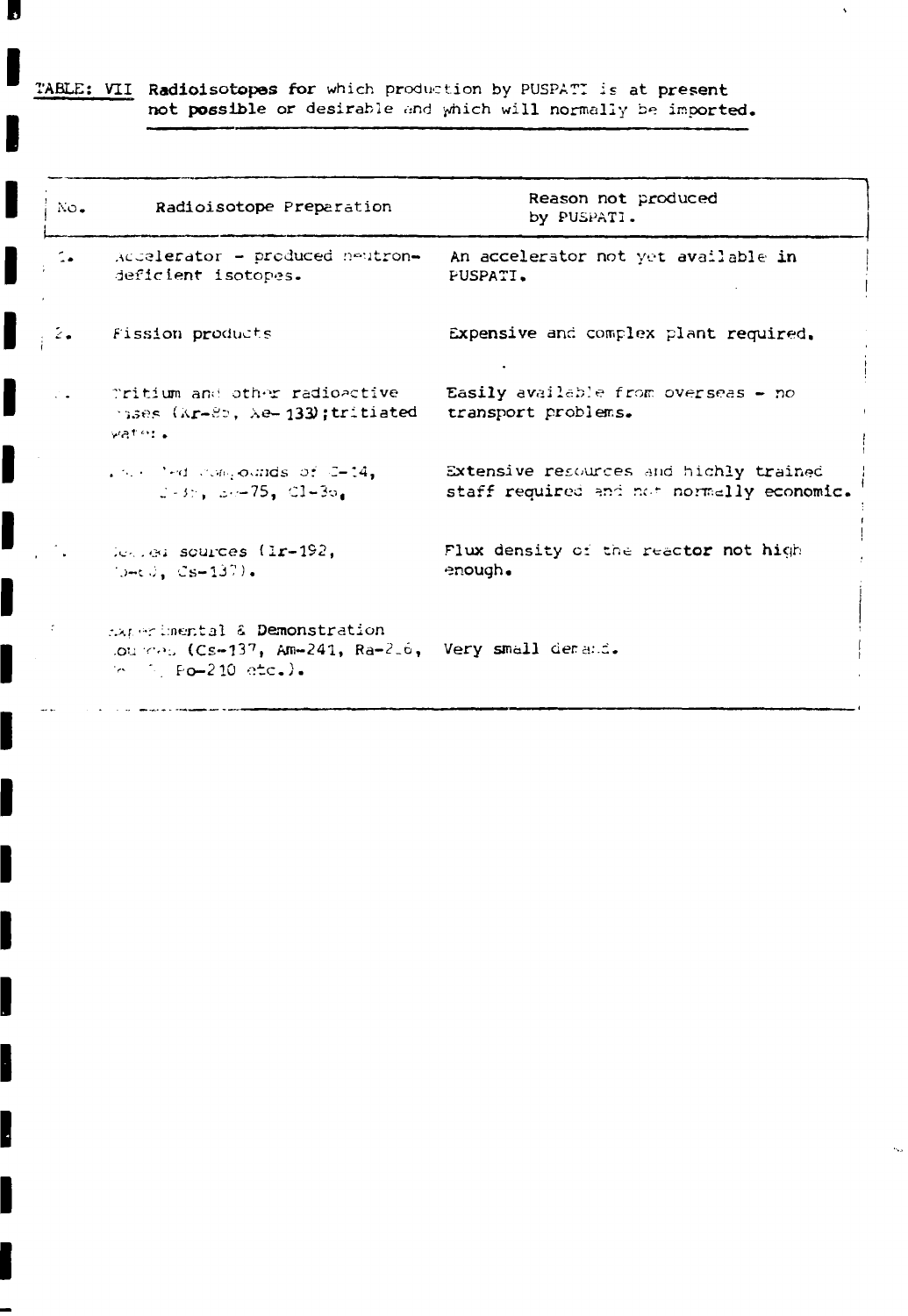### TABLE VIII

 $\hat{j}$ 

 $\sim 1$ 

 $\hat{\mathcal{C}}_{\mathbf{A}}$ u).

List of production facilities that will be made availut e before the end of 1984.

| No.              | Equipment                                                  | Quantity            |  |
|------------------|------------------------------------------------------------|---------------------|--|
| ٠.               | Autoclave .                                                | з                   |  |
|                  | Balances •                                                 | 4                   |  |
| ه ۰.             | Rotary evaporator .                                        | 1                   |  |
|                  | Furnace *                                                  | 1                   |  |
| ÷.               | Oven *                                                     | 2                   |  |
|                  | Incubator .                                                |                     |  |
|                  | Refractometer .                                            |                     |  |
|                  | Refricerator '                                             | 2                   |  |
|                  | Freezer •                                                  |                     |  |
|                  | Compound microscope                                        |                     |  |
|                  | ltracentrifuge                                             |                     |  |
|                  | Fraction collector *                                       |                     |  |
|                  | Gamma ionisation chamber system .                          | 3.                  |  |
|                  | Thin layer scanner .                                       |                     |  |
|                  | Electrophoresin equipments.                                |                     |  |
|                  | JV-vis spectrophotometer *                                 |                     |  |
|                  | Isotop/dose calibrator                                     | 2                   |  |
| $\mathbb{S}^1$ . | .tomic absorption spectrophotometer .                      |                     |  |
|                  | Freeze drier .                                             |                     |  |
|                  | Single analyser with Nal detection<br>system .             |                     |  |
|                  | MCA with Ge(Li) detection system *                         |                     |  |
|                  | laminar (low capinet *                                     | Ą.                  |  |
|                  | f me hood *                                                | C                   |  |
| ?                | Production cells for Tc-99m and<br>riscellaneous products. | 4 - cello in served |  |
| ہ رخ             | Preduction cell for I-131                                  | 1                   |  |
| 2).,             | eutomanic damma counter                                    |                     |  |
|                  | Slove boxes .                                              | 4Ì.                 |  |
|                  | Beta-gamma boxes .                                         | G.                  |  |

 $\mathbf{r}$ 

. Elready available (Sctober 1983)